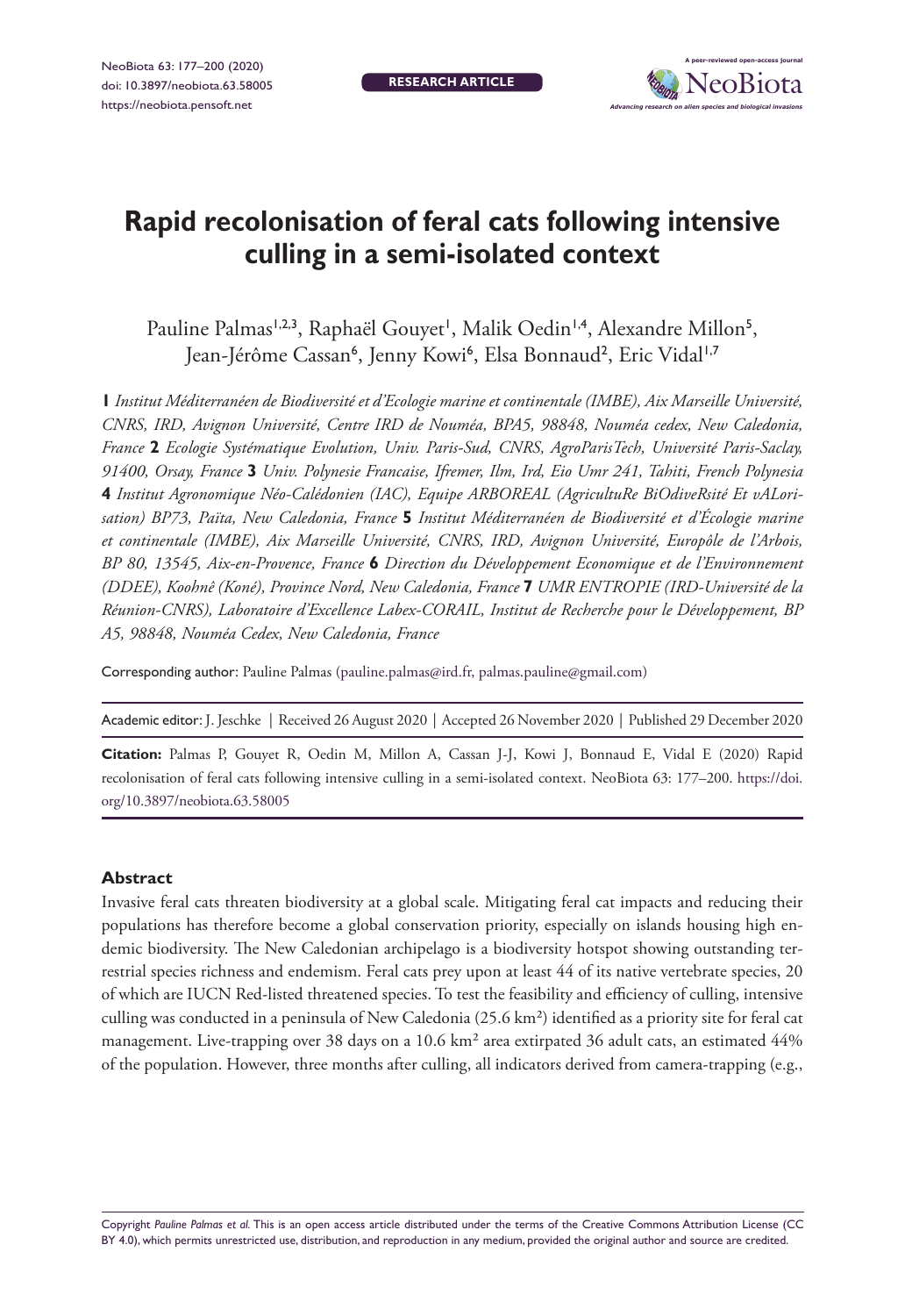abundance, minimum number of individuals and densities) suggest a return to pre-culling levels. Compensatory immigration appears to explain this unexpectedly rapid population recovery in a semi-isolated context. Since culling success does not guarantee a long-term effect, complementary methods like fencing and innovative automated traps need to be used, in accordance with predation thresholds identified through modelling, to preserve island biodiversity. Testing general assumptions on cat management, this article contributes important insights into a challenging conservation issue for islands and biodiversity hotspots worldwide.

#### **Keywords**

Camera trap monitoring, invasive predator, invasive species control, live-trapping, SECR analysis

#### **Introduction**

Feral cats are among the most harmful invasive predators for insular native fauna (Bonnaud et al. 2011; Medina et al. 2011; Bellard et al. 2016; Doherty et al. 2016). They threaten more than 430 vertebrate species, including mammals, birds and reptiles, and are implicated in the recent extinction of 63 species (40 bird, 21 mammal and 2 reptile species), i.e. 26% of recent terrestrial vertebrate extinctions since AD 1500 (Doherty et al. 2016; Palmas et al. 2017). Mitigating feral cat impacts and reducing their populations has therefore become a global conservation priority (Doherty et al. 2017), especially on islands housing high endemic biodiversity (Nogales et al. 2013). Feral cat eradications have been successfully conducted on islands worldwide, generally resulting in clear conservation benefits for many island mammals, birds and reptiles (e.g. Campbell et al. 2011; Jones et al. 2016). However, although recent management actions succeeded in eradicating cats from small and medium-sized islands (up to 29,000 ha – Marion, Bester et al. 2002 and up to 63,000 ha – Dirk Hartog – Algar et al. 2020) including fenced enclosures, to date feral cat eradications remain largely unfeasible on the largest islands, particularly when inhabited (Nogales et al. 2004; Campbell et al. 2011; Oppel et al. 2011; DIISE 2020), and even harder to achieve in mainland areas.

If eradication is not feasible, population control – i.e. local limitation of predator abundance by culling or other measures – could constitute an alternative management strategy (Doherty et al. 2017). As for any "open" populations though, cats present a high risk of re-invasion since they can move rapidly and over long distances (Schmidt et al. 2007; Moseby and Hill 2011; Leo et al. 2016; McGregor et al. 2017): a typical response to spatially restricted culling is compensatory immigration from surrounding source populations (e.g. Lieury et al. 2015; Millon et al. 2019). Population control may thus entail a continuous removal of individuals (Lazenby et al. 2015). This is generally not a sustainable management strategy given the usually limited resources and time available for such conservation programmes (e.g. Doherty and Ritchie 2017; Venning et al. 2020). Most studies that found feral cat culling to be effective and with a lasting impact on the cat population were examining either intensive and sustained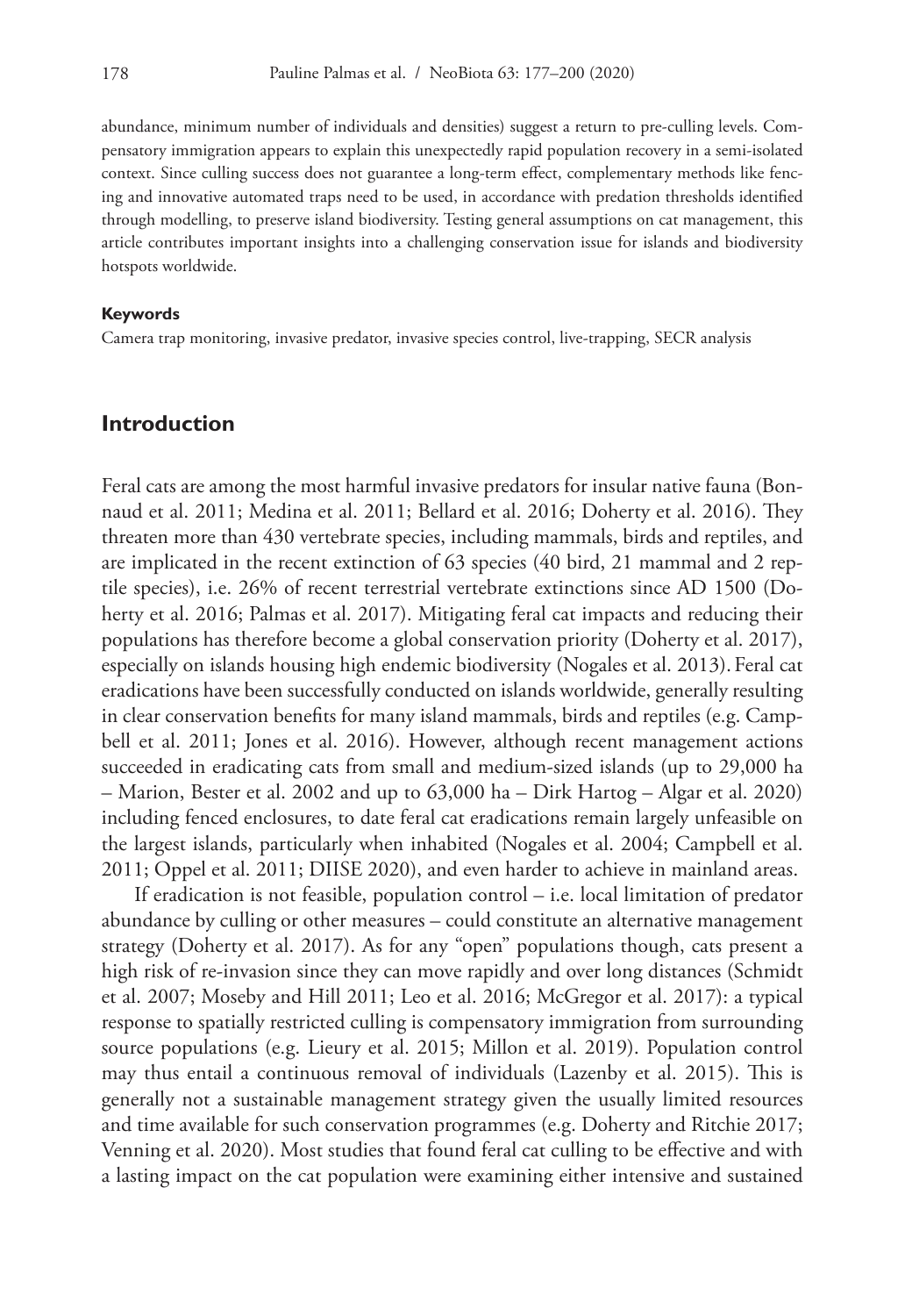management efforts (Algar and Burrows 2004) or situations where populations are relatively closed (e.g. peninsulas and fenced areas, Short et al. 1997; Moseby and Read 2006). Our study area, a peninsula, was chosen for its potential to act as a population filter and limit immigration from surrounding populations (like Heirisson Prong in Short et al. 2002, and the Tasman Peninsula in Lazenby et al. 2015).

Camera trapping and a spatially explicit capture-recapture approach (hereafter, SECR) are novel and effective tools that are increasingly used to estimate occupancy rates, abundances and densities for feral cats in natural areas. They provide relevant information for conservation practitioners (such as recolonisation rate, spatial distribution of cats) and allow for testing the efficiency of culling as a management technique (Robley et al. 2010; Bengsen et al. 2012; Lazenby et al. 2015; McGregor et al. 2015). Surprisingly little is known about the speed with which a treated area is recolonised by cats. This is a crucial parameter for managers to estimate how long the positive effect of their control operations is lasting, so as to determine how frequently these have to be repeated in order to maintain invasive predators at a low density (Denny and Dickman 2010; Leo et al. 2018). The rate of re-invasion probably depends on the abundance of cats outside the treated area, the degree of connectivity of the treated area with the untreated peripheral areas and the intensity of removal of individuals during culling. Nor is there adequate data on the magnitude of control (i.e. the number of individuals or percentage of a population to remove) required to successfully reduce the invasive predators' population and impacts (e.g. Reddiex et al. 2006; Kapos et al. 2009; Denny and Dickman 2010; Walsh et al. 2012). Modelling studies can estimate optimal removal rates (e.g. Lohr et al. 2013), but proper modelling requires information on numerous parameters like the biology and distribution of both managed and sympatric species, or population sizes (Leo et al. 2018). This would enable to determine the viability of prey populations in the face of predation under different conditions and management programmes (e.g. King and Powell 2011).

We report herein a short but intensive feral cat culling operation conducted at Pindaï peninsula (New Caledonia), which is a priority conservation area for seabirds (it hosts a large colony of Wedge-tailed shearwaters, *Ardenna pacifica*) (Spaggiari et al. 2007). It is a case study of how efficient and durable the effects of such short intensive operations are, taking advantage of the peninsula's setting and simulating the typical resources currently available to local managers of natural areas (DDEE – Province Nord, New Caledonia).

Our specific aims were to (i) assess feral cat abundance and density, (ii) test a livetrapping protocol and its success in controlling feral cats, (iii) test the durability of the culling effect on feral cat abundance and densities, and (iv) derive guidance for adaptive and effective management.

While a compensatory effect from immigration was expected, we hypothesised that the lower connectivity between treated and untreated areas at this peninsular tip would limit cat re-colonisation as observed in different studies conducted in peninsulas or fenced areas (Short et al. 1997; Read and Bowen 2001).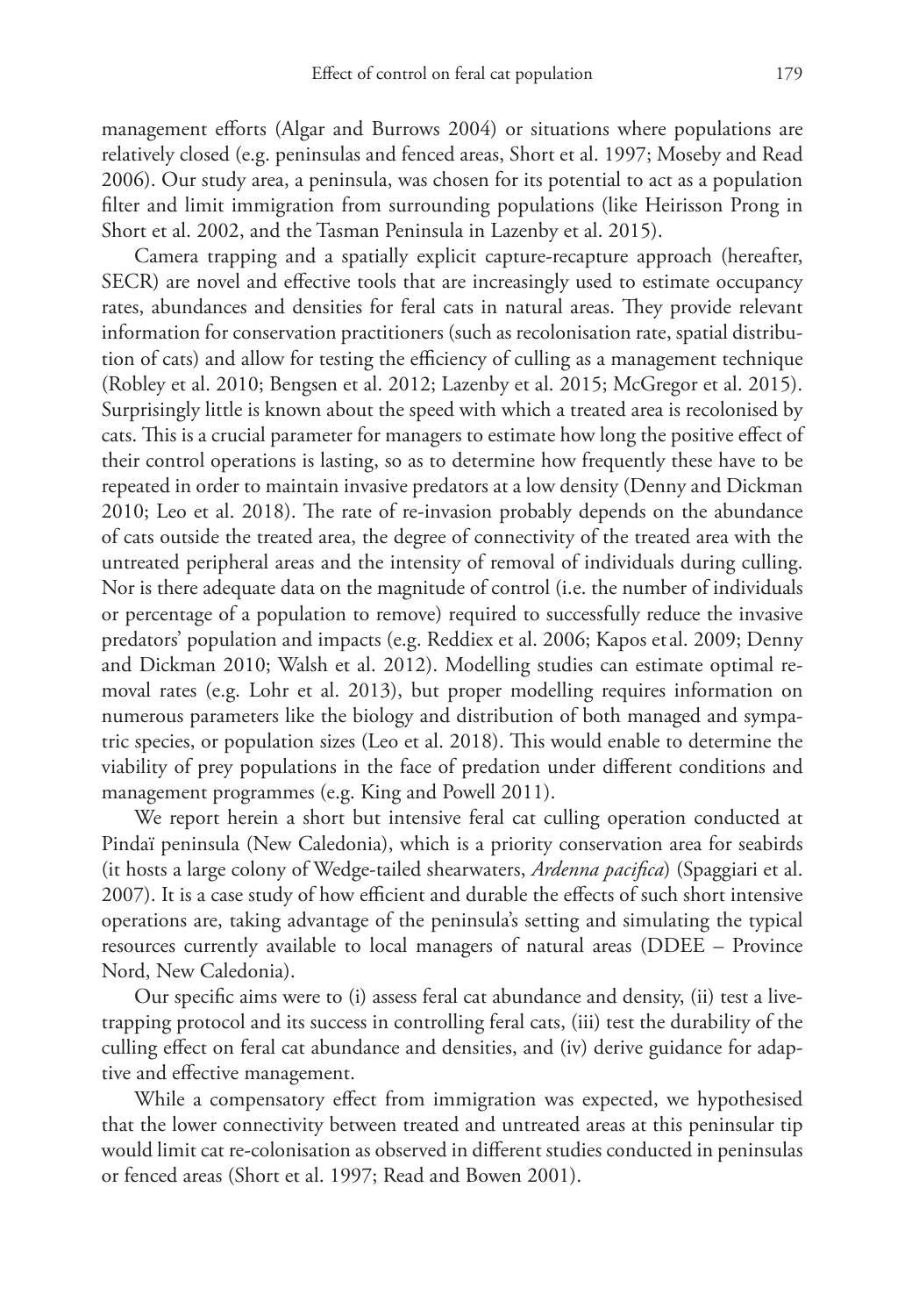

**Figure 1.** Location of the Pindaï Peninsula and sampling design; camera trap stations (cross, n = 77), live-trap positions (circle, n = 32), seabird colony (grey area), roads and trails (grey lines).

### **Materials and methods**

#### Study site

The New Caledonia main island ("Grande Terre") is an old continental island located in the Pacific Ocean (Grandcolas et al. 2008). With an area of 16,372 km<sup>2</sup>, it houses three main natural habitats: Dry forest, Humid forest and Maquis mosaic. The New Caledonian biodiversity hotspot shows outstanding terrestrial species richness and endemism rates (Myers et al. 2000; Mittermeier et al. 2011).

Since their introduction around 1860 (Beauvais et al. 2006), cats have invaded the New Caledonian archipelago, from seashore habitats to the highest altitude forest (1,628 m). A recent study showed that feral cats preyed upon at least 44 native vertebrate species, 20 of which are IUCN Red-listed threatened species (Palmas et al. 2017). As a result, the feral cat has been listed among the five priority invasive species for future management in New Caledonia. The Pindaï peninsula (Northern Province) has been identified as a priority site for feral cat management, part of a move to address conservation issues in natural areas through expert management.

The Pindaï Peninsula (21°19.40'S, 164°57.50'E; Fig. 1), with an area of 25.6 km², is between 2.45 km and 3.24 km wide and a maximum 7 km long. It has a low (<15 m) canopy and mean annual rainfall of less than 1,100 mm (Jaffré et al. 1993). It is covered in dry forest composed of a mosaic of sclerophyllous and mesic forests on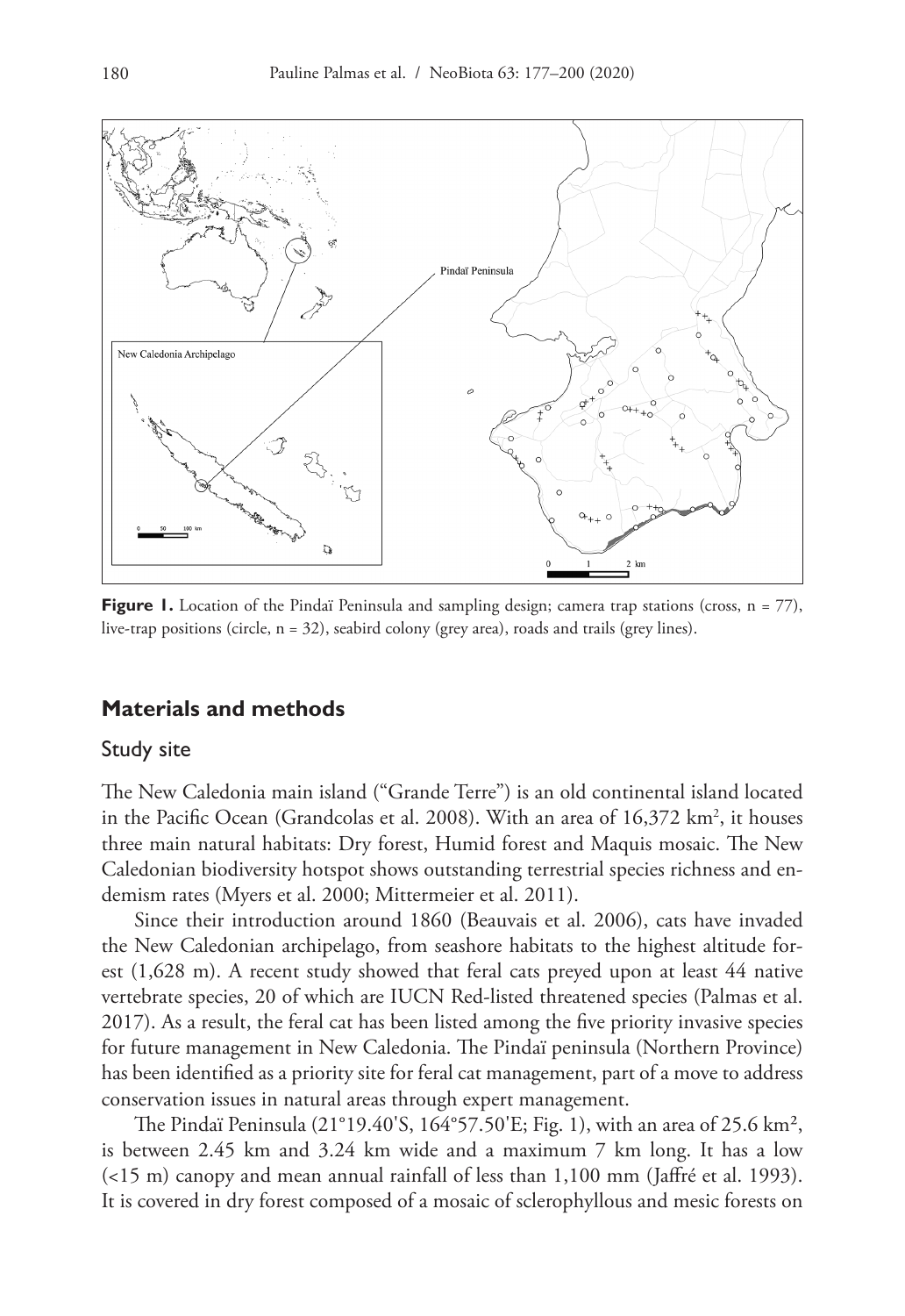|                            | Ian. | Feb.     | Mar. | Apr.          | May      | Jun.           | Jul. | Aug. | Sep. | Oct.    | Nov.           | Dec. |        |
|----------------------------|------|----------|------|---------------|----------|----------------|------|------|------|---------|----------------|------|--------|
| Wedge-tailed shearwater    | Р.   |          |      |               | P. Juv.  |                |      |      |      | Р.      | Р.             |      | Р.     |
| presence (P.) and breeding |      | Hatching |      |               | Fledging |                |      |      |      | Adult   |                |      | Laying |
| periods                    |      |          |      |               |          |                |      |      |      | arrival |                |      |        |
| Camera trapping            |      |          |      | 908 trap-days |          |                |      |      |      |         | 1181 trap-days |      |        |
| Feral cat control by       |      |          |      |               |          | 1200 trap-days |      |      |      |         |                |      |        |
| live-traps                 |      |          |      |               |          |                |      |      |      |         |                |      |        |

**Table 1.** Control schedule using live-traps and camera trapping according to Wedge-tailed shearwater breeding periods. Dash indicate inter-periods.

sedimentary and metamorphic rocks (Gillespie and Jaffre 2003; Isnard et al. 2016). Secondary successional sclerophyllous forests dominate this peninsula with *Acacia spirorbis* and *Leucana leucocephala* formations, and there is a large remnant of closed sclerophyllous forest to the East and South. To implement our culling campaign, we specifically chose the southern part of the peninsula because (i) it houses the largest Wedge-tailed shearwater colony of Grande Terre, the mainland of New Caledonia, with about 10,000–15,000 breeding pairs present from mid-October (adult arrival) to the end of May (juvenile fledging) (Table 1; Fig. 1) (Spaggiari and Barre 2003; BirdLife International 2016); (ii) the peninsula narrows  $(2.45 \text{ km})$  in the middle, providing lower connectivity between treated and untreated areas ; and (iii) it affords an area of 10.6 km2 for intensive treatment, using the available human and material resources (i.e. local managers).

### Camera trapping design

40 camera traps (three were stolen during the study period) were deployed along paths and unsealed roads according to a systematic grid covering the study area (10.6 km2 ). This grid was constructed on GIS (QGis 2.2.0), and was overlaid on an aerial photograph of the Peninsula to maximise homogeneity of camera trap distribution. Automated digital cameras with flash (7), infrared flash (2), black light (31) (CuddebackAmbush 1170, Cuddeback Attack IR 1156, Moultrie M1100i, respectively) were used. To ensure homogeneous detection probabilities throughout a camera trapping session, no baits or lures were used. Cameras were set up at a height of between 30 and 100 cm (to cover cat body height), directed towards the track preferentially used by cats (Turner and Bateson 2014; Recio et al. 2015), and were checked to confirm that the camera's shutter was triggered (Wang and Macdonald 2009; Nichols et al. 2017). There was an interval of ten seconds between trigger events, with three images captured in each of them, to maximise cat identification and to reduce the risk of fuzzy pictures.

Camera trapping was conducted for 30 successive days in both sessions (Table 2). A capture event was defined as all photographs of unique individuals within a 30 min time period (Di Bitetti et al. 2006; Farris et al. 2015). A sampling occasion was considered as one day (24 h) (Otis et al. 1978; Wang and MacDonald 2009). Camera traps were inspected at least once every two weeks to check battery system charge and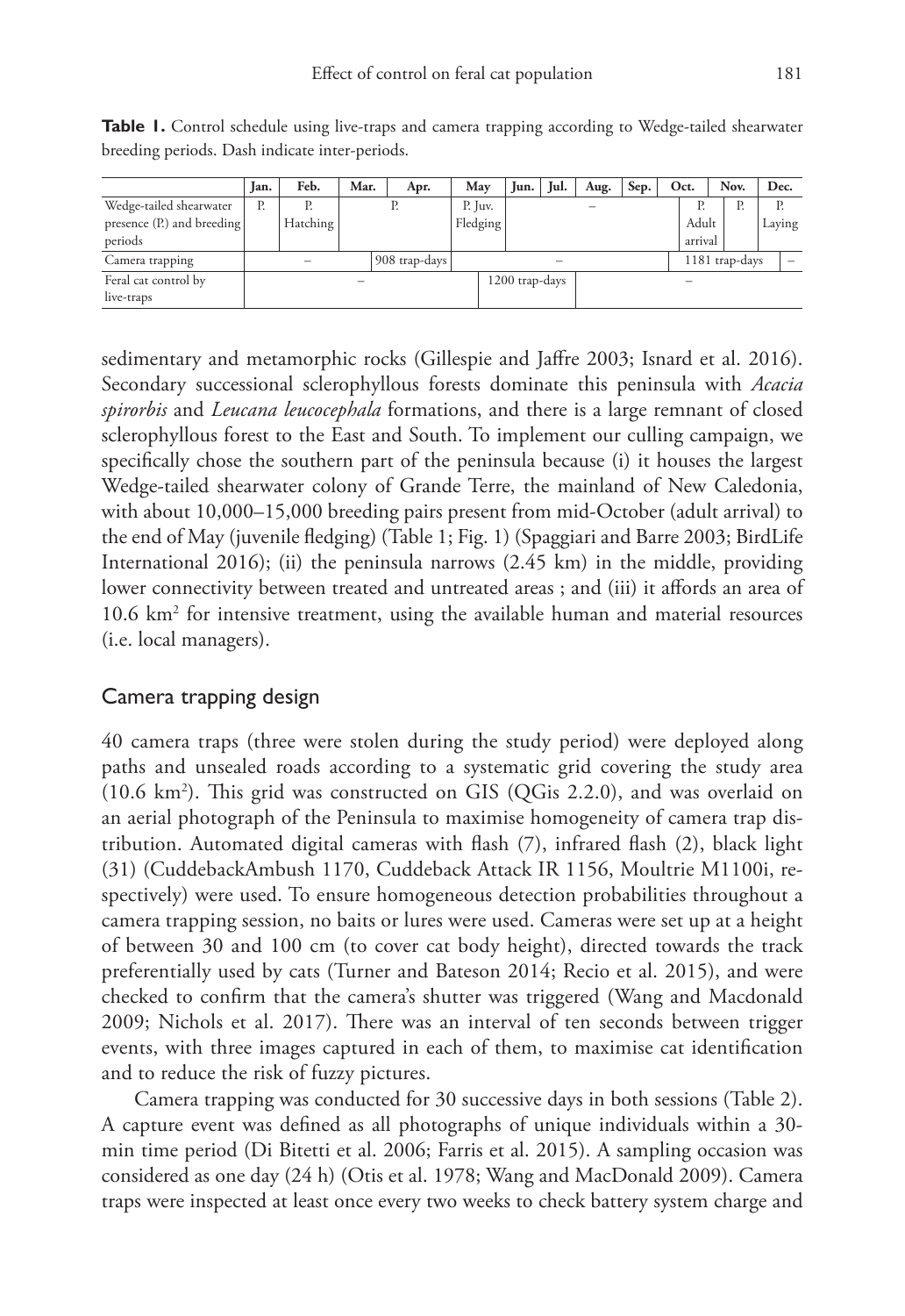**Table 2.** Model selection results for density estimation (SECR) using four habitat masks (ZE; study area, ZE\_AV; using MDMM pre-culling, ZE\_AP; using MDMM post-culling and ZE\_moy; using mean MDMM pre- and post-culling). Models are based on Akaike's information criterion corrected for small sample sizes (AICc). Delta AICc is the difference in AIC values between each model and the model with the lowest AIC. AICcwt is the model weight.

| Model           | Model name                | Model<br>Detection function No.   |                    |                | LogLik      | <b>AICc</b>      | delta        | <b>AICcwt</b> |
|-----------------|---------------------------|-----------------------------------|--------------------|----------------|-------------|------------------|--------------|---------------|
| $N^{\circ}$     |                           |                                   |                    | Par            |             |                  | <b>AICc</b>  |               |
| M1              | #secr_dfn15_ZE_Buffer_AP  | $\lambda(0)$ -1 $\sigma$ -1 z-1   | hazard hazard rate | 3              | $-1853.106$ | 3712.798         | $\mathbf{0}$ | 0.5325        |
| M <sub>2</sub>  | #secr dfn1 ZE Buffer AP   | $g0-1$ $\sigma$ -1 $z-1$          | hazard rate        | 3              | $-1853.236$ | 3713.058         | 0.26         | 0.4675        |
| M <sub>3</sub>  | #secr_dfn15_ZE_Buffer_Moy | $\lambda(0)$ -1 $\sigma$ -1 z-1   | hazard hazard rate | 3              | $-1864.527$ | 3735.64          | 22.842       | $\mathbf{0}$  |
| M <sub>4</sub>  | #secr_dfn1_ZE_Buffer_Moy  | $g0-1 \sigma -1 z-1$              | hazard rate        | 3              | $-1864.62$  | 3735.826         | 23.028       | $\mathbf{0}$  |
| M <sub>5</sub>  | #secr_dfn15_ZE_Buffer_AV  | $\lambda(0)$ -1 $\sigma$ -1 z-1   | hazard hazard rate | 3              | $-1874.757$ | 3756.1           | 43.302       | $\mathbf{0}$  |
| M <sub>6</sub>  | #secr_dfn1_ZE_Buffer_AV   | $g0-1$ $\sigma$ -1 $z-1$          | hazard rate        | 3              | $-1874.792$ | 3756.169         | 43.371       | $\mathbf{0}$  |
| M <sub>7</sub>  | #secr dfn1 ZE             | $g0-1 \sigma -1 z-1$              | hazard rate        | 3              | $-1884.633$ | 3775.851         | 63.053       | $\mathbf{0}$  |
| M8              | #secr_dfn15_ZE            | $\lambda(0) - 1 \sigma - 1 z - 1$ | hazard hazard rate | 3              | $-1884.694$ | 3775.973         | 63.175       | $\mathbf{0}$  |
| M <sub>9</sub>  | #secr_dfn2_ZE_Buffer_AP   | $g0-1 \sigma -1$                  | exponential        | $\overline{c}$ | $-1887.627$ | 3779.54          | 66.742       | $\mathbf{0}$  |
| M10             | #secr_dfn16_ZE_Buffer_AP  | $\lambda(0)$ -1 $\sigma$ -1       | hazard exponential | $\overline{c}$ | $-1889.41$  | 3783.105         | 70.307       | $\mathbf{0}$  |
| M11             | #secr_dfn2_ZE_Buffer_Moy  | $g0-1 \sigma -1$                  | exponential        | 2              | $-1897.213$ | 3798.711         | 85.913       | $\mathbf{0}$  |
| M12             | #secr_dfn16_ZE_Buffer_Moy | $\lambda(0)$ -1 $\sigma$ -1       | hazard exponential | 2              | $-1898.902$ | 3802.091         | 89.293       | $\mathbf{0}$  |
| M13             | #secr_dfn2_ZE_Buffer_AV   | $g0-1 \sigma -1$                  | exponential        | $\overline{2}$ | $-1906.91$  | 3818.106         | 105.308      | $\mathbf{0}$  |
| M14             | #secr_dfn16_ZE_Buffer_AV  | $\lambda(0)$ -1 $\sigma$ -1       | hazard exponential | 2              | $-1908.556$ | 3821.397         | 108.599      | $\mathbf{0}$  |
| M15             | #secr_dfn2_ZE             | $g0-1 \sigma -1$                  | exponential        | $\mathfrak{2}$ | $-1920.357$ | 3844.999         | 132.201      | $\mathbf{0}$  |
| M16             | #secr_dfn16_ZE            | $\lambda(0)$ -1 $\sigma$ -1       | hazard exponential | $\overline{c}$ | $-1921.938$ | 3848.162 135.364 |              | $\mathbf{0}$  |
| M17             | #secr dfn0 ZE Buffer AP   | $g0-1 \sigma -1$                  | halfnormal         | 2              | $-1942.385$ | 3889.055         | 176.257      | $\mathbf{0}$  |
| M18             | #secr_dfn14_ZE_Buffer_AP  | $\lambda(0)$ -1 $\sigma$ -1       | hazard halfnormal  | 2              | $-1942.945$ | 3890.175         | 177,377      | $\mathbf{0}$  |
| M19             | #secr_dfn0_ZE_Buffer_Moy  | $g0-1 \sigma -1$                  | halfnormal         | 2              | $-1946.147$ | 3896.58          | 183.782      | $\mathbf{0}$  |
| M20             | #secr_dfn14_ZE_Buffer_Moy | $\lambda(0)$ -1 $\sigma$ -1       | hazard halfnormal  | 2              | $-1946.684$ | 3897.653         | 184.855      | $\mathbf{0}$  |
| M <sub>21</sub> | #secr_dfn0_ZE_Buffer_AV   | $g0-1 \sigma -1$                  | halfnormal         | 2              | $-1952.44$  | 3909.165         | 196.367      | $\mathbf{0}$  |
| M22             | #secr_dfn14_ZE_Buffer_AV  | $\lambda(0)$ -1 $\sigma$ -1       | hazard halfnormal  | $\overline{c}$ | $-1952.966$ | 3910.217 197.419 |              | $\mathbf{0}$  |
| M23             | #secr_dfn0_ZE             | $g0-1 \sigma -1$                  | halfnormal         | 2              | $-1963.612$ | 3931.509         | 218.711      | $\mathbf{0}$  |
| M24             | #secr_dfn14_ZE            | $\lambda(0)$ -1 $\sigma$ -1       | hazard halfnormal  | 2              | $-1964.072$ | 3932.429 219.631 |              | $\mathbf{0}$  |

to download data from memory cards. At the end of each trapping period, the cameras were retrieved and the images downloaded. The trapping effort was obtained by multiplying the number of traps by the number of active capture days over the considered periods (Table 1). Capture per unit effort (camera trapping sampling occasion) was calculated by dividing the numbers of trapped cats per 100 trap-days.

## Feral cat trapping and culling

Cat trapping and culling were carried out for 38 days over 3.5 months (2–3 working days per week) during the dry cold season (between mid-May and July 2015, austral winter) in collaboration with wildlife rangers. In predator trapping, food availability in the targeted site may be decisive for control efficiency (i.e., baited traps may be more attractive when few alternative food resources are available) (Algar et al. 2013; Rocamora and Henriette 2015). Therefore, feral cat trapping and culling were carried out during the dry cold season, when resources are scarcer (i.e., before seabird arrival, a low activity period for squamates and invertebrates and probably the lowest rodent abundance).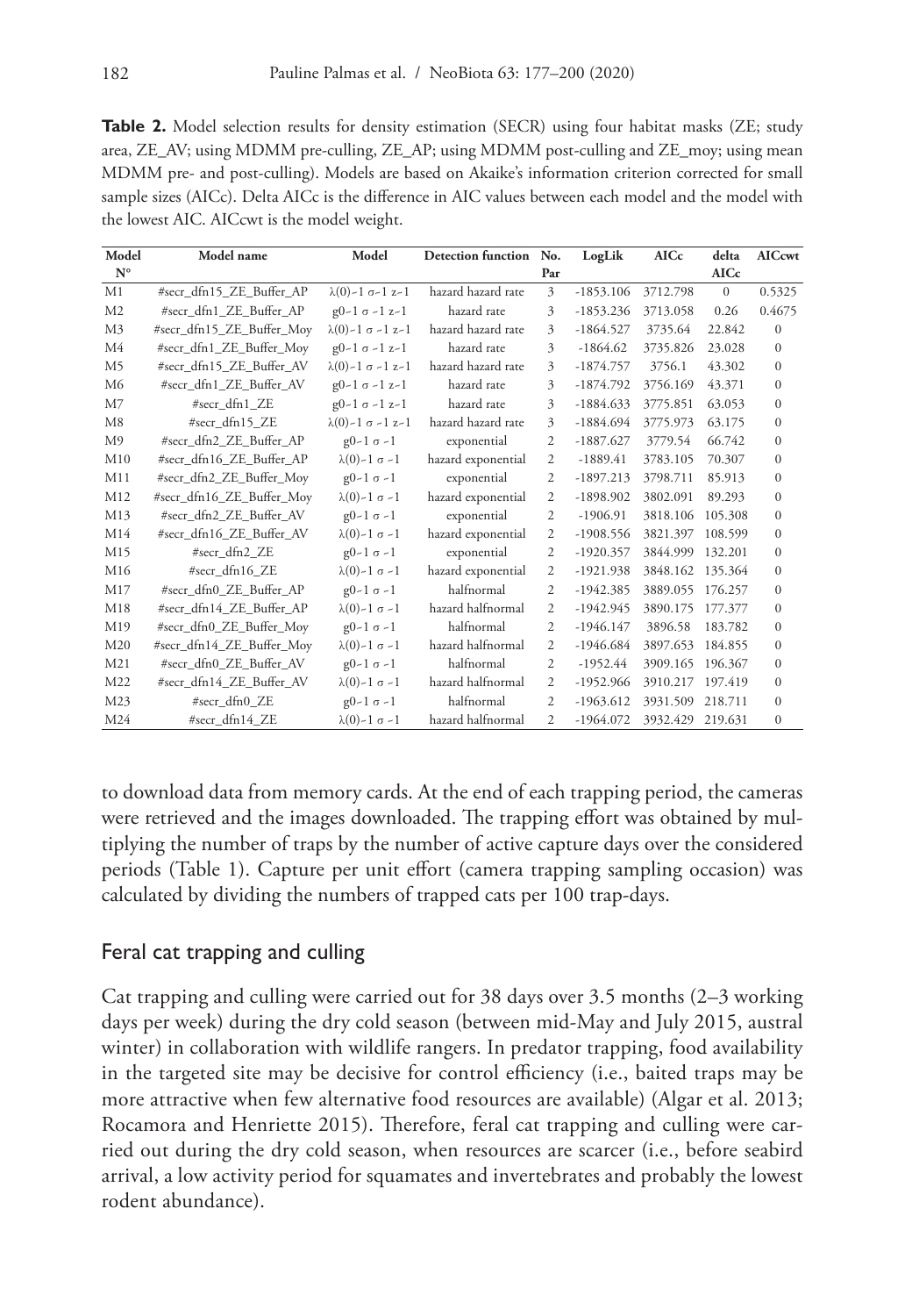Live traps (2 WIRETAINERS models, CatTrap and PossumTrap; 32 traps in total, 17 and 15 respectively of each model) were deployed across the 10.6 km<sup>2</sup> covered (Fig. 1). The trapping density rate (3 traps per  $km^2$ ) was comparable to that of similar studies (e.g. Algar et al. 2010; Lazenby et al. 2015). Traps were deployed near paths and unsealed roads used by cats (Turner and Bateson 2014; Recio et al. 2015; Palmas et al. 2017). They were hidden in vegetation and out of direct public sight. Feral cats were live-trapped during both day and night, since our study site does not house nontarget native species liable to be caught by this type of trap (Desmoulins and Barré 2005). Traps were checked and baited with oiled fish (tinned sardines) twice a day (Peters et al. 2011).

Trapped cats were euthanised by an accredited veterinarian using first a light anaesthetic via intramuscular injection of Tiletamine/Zolazepam (10 mg kg-1 body-weight), followed by an intracardiac injection of Pentobarbital 500 mg/cat. The cats were handled in compliance with the directives of the Department of Conservation's Animal Ethics Committee, and the traps were used in accordance with New Caledonian regulations (Northern Province Environmental Code, New Caledonia).

#### Data analyses

Camera trapping was used to calculate three complementary indicators of population abundance and density pre- and post-culling: (i) a general index of feral cat activity (GI), (ii) the minimum number of feral cats present in the study area (MKTBA), and (iii) feral cat absolute density (SECR).

The general index (GI) allowed us to estimate feral cat activity over the study area by measuring the mean of virtual camera capture events per station and per sampling occasion. This index follows the equation of Engeman (2005):

$$
GI = \frac{1}{d} \sum_{j=1}^{d} \frac{1}{sj} \sum_{i=1}^{sj} x_{ij} ,
$$

with  $d$  = the day,  $s$  = the station, and  $x_{ij}$  the number of captures at the  $i^{\text{th}}$  station on occasion  $j^{\text{th}}$ .

To compare the GI calculated before and after culling, we used bilateral mean comparison: t-test with Welch approximation for unequal variance.

Camera-trapped cats were identified based on distinct natural markings (Karanth and Nichols 1998; Bengsen et al. 2012). First, adult cats were classified by coat colour and patterns on left or right flanks. Then morphological criteria were used: number, shape, dimension and position of stripes, bands and spots on the trunk and limbs; number and shape of rings on the tail; body signs such as scars or other distinctive traits; and sex (observation of the genital area or female with cubs). Pictures from each session were sorted into folders, one for each potential individual (McGregor et al.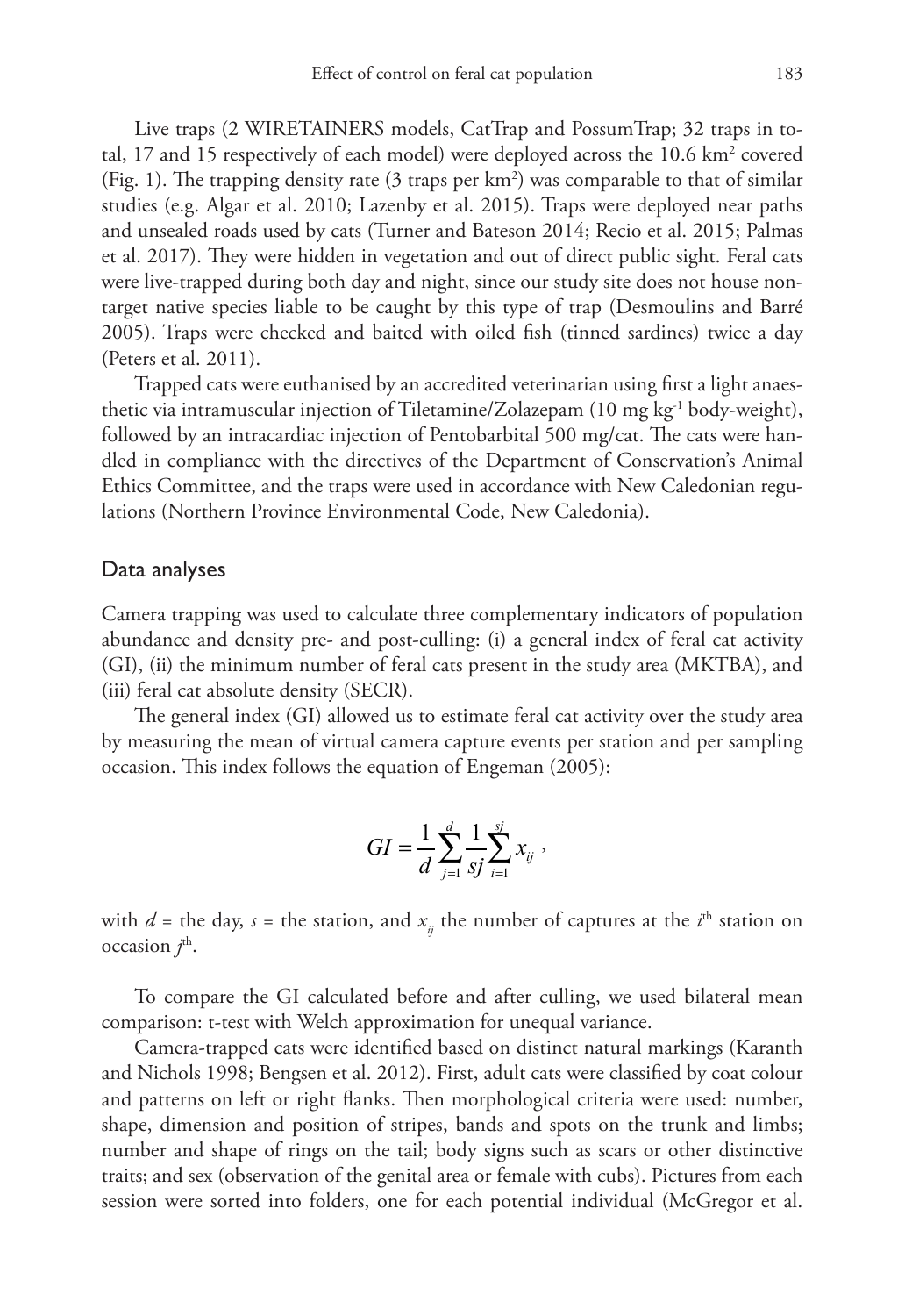2015). All identification folders were checked twice, by two different operators, for any inconsistencies requiring the pictures to be reassigned. The folders were then reviewed by another operator for validation.

Culled cats were identified using the same morphological criteria from the pictures of both flanks to (i) identify cats camera trapped during the pre-culling session and (ii) match right- and left-flank pictures of the same individual from the pre-culling pictures.

The minimum number of feral cats known to be alive (MKTBA, Lazenby et al. 2015) was calculated as the total number of individuals identified from one side (left or right side of all cat pictures). This ensured the identification of a maximum of individual cats. Since uniformly black cats are very difficult to identify individually, we assumed that our number of different black individuals was an underestimation.

Spatially explicit capture-recapture models were applied to capture-mark-recapture data to provide population density estimations (Efford et al. 2015). This allows not to use the study area calculation as a density reference (a major bias) and gives greater flexibility in study design (Efford et al. 2009). SECR models require that: (i) every animal has a non-zero probability of encountering a camera trap station during the sampling period (Karanth and Nichols 1998), (ii) the location and density of stations ensure that any feral cats (adult) can be photographed from at least two camera trap stations (Foster and Harmsen 2012; McGregor et al. 2015), and (iii) sampling design maximises capture probabilities (Burnham et al 1987). SECR estimations also require encounter histories for density calculations (Efford et al. 2015; McGregor et al. 2015). Here, such histories were built separately for pre- and post-culling sessions by dividing each of them into a series of 25 and 35 days, respectively (one sampling occasion corresponding to 24 h). This involved identifying each cat as observed or not, with the location of the camera trap. Cat density was estimated using the 'secr' library in R (Efford 2020).To avoid bias linked to low confidence in identification of black cats, the latter were excluded from the analyses (McGregor et al. 2015). Excluding black cats from SECR analyses reduced photo capture events by 13.05%, while black cats accounted for 11.1% of total culled cats.

The sampled population was assumed to be demographically closed during each camera trap session, based on the fact that (i) kittens were not considered in the analyses (Otis et al. 1978; McGregor et al. 2015 who used a 3–6 week survey period and SECR analysis for closed populations), (ii) there was a very low probability of mortality over the period considered, as this site houses no cat predators and is infrequently used by humans.The spatial-history capture matrix for camera trapping data was then constructed by linking each capture of each individual with the respective coordinates of the camera station and j-occasion, which covered 24 h. Trap detector type 'count' was chosen for the SECR analysis (allowing for multiple detections of the same individual within the same occasion, and including the two camera trapping sessions within the same analysis).

We evaluated six different spatial detection functions (half-normal, hazard halfnormal, hazard rate, hazard hazardrate, hazard exponential, exponential), using two different functions for the distribution of home range centres: (i) a Poisson point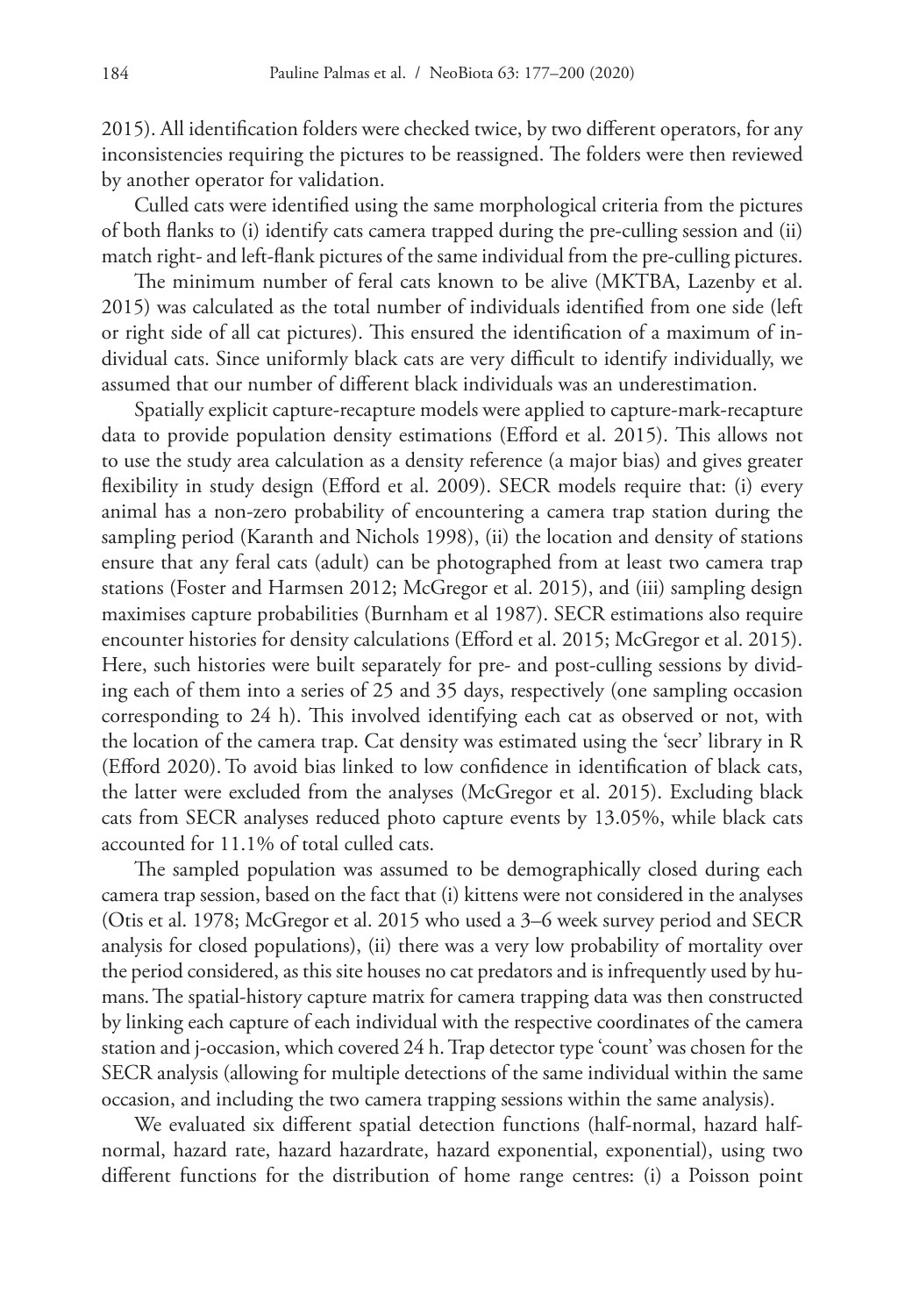process (Borchers and Efford 2008) and (ii) a binomial point process (Royle et al. 2009). We created four habitat masks using (i) the Mean Maximum Distance Moved (MDMM), the average maximum distance between detections of each individual (Otis et al. 1978), and (ii) the function *SECR* which excludes areas inaccessible to cats (open water) (Oppel et al. 2012). This yielded twenty-four different candidate models using all combinations of detection functions and masks. Root Pooled Spatial Variance (RPSV) was used to measure the dispersion of the sites where individual animals were detected, pooled over individuals (Calhoun and Casby 1958; Slade and Swihart 1983; Efford 2011). Mean home ranges pre- and post-culling were calculated using MDMM estimations (O'Connell et al. 2010).

SECR models were compared using delta-corrected Akaike Information Criterion (AICc) values and selected using the weighted AIC (AICwt) of each model (Burnham and Anderson 2002).

We then compared home range at individual level between the two sessions. Home range was calculated per individual using a Minimum Convex Polygon estimator (MCP 95%) and the "sf" package (Pebesma 2018), and compared using mean comparison analysis after checking that variance is homogeneous. Individuals with more than three dots from three different detectors out of alignment were kept. Generalized Linear Models (GLM) were run to test the effect of period on home range size. A Gaussian distribution and 'weights' option were used.

Residual homoscedasticity and normality were assessed via Q-Q plots and Shapiro-Wilk tests. All statistical analyses were conducted with R 3.0.3 software (R Core Team 2014), using ''ade4'' (Chessel et al. 2004), "pROC" (Fawcett 2006) "plyr" (Wickham 2011), ''varComp'' (Qu et al. 2013), ''maptools'' (Bivand and Lewin-Koh 2013) and ''GISTools'' (Brunsdon and Chen 2014) packages. For all analyses, significant relationships were inferred at  $\alpha = 0.05$ .

#### **Results**

#### Camera trapping

There were 908 camera trap-days in the pre-culling session and 1181 camera trap-days in the post-culling session. These yielded 473 feral cat detections from 51 of the 77 stations for pre-culling and 514 feral cat detections from 35 of the 40 stations for postculling (Fig. 2). The camera trapping rates for the pre- and post-culling sessions were 50 and 43 detections/100 trap-days, respectively. Feral cat camera trapping rates varied spatially between pre- and post-culling sessions (Fig. 2).

Camera trapping yielded 416 feral cat pictures showing identifiable cats (209 leftflanked and 207 right-flanked). Pictures of cats' left flank, matched with the corresponding right flank, were used for the pre- and post-culling camera trap analyses MKTBA and SECR.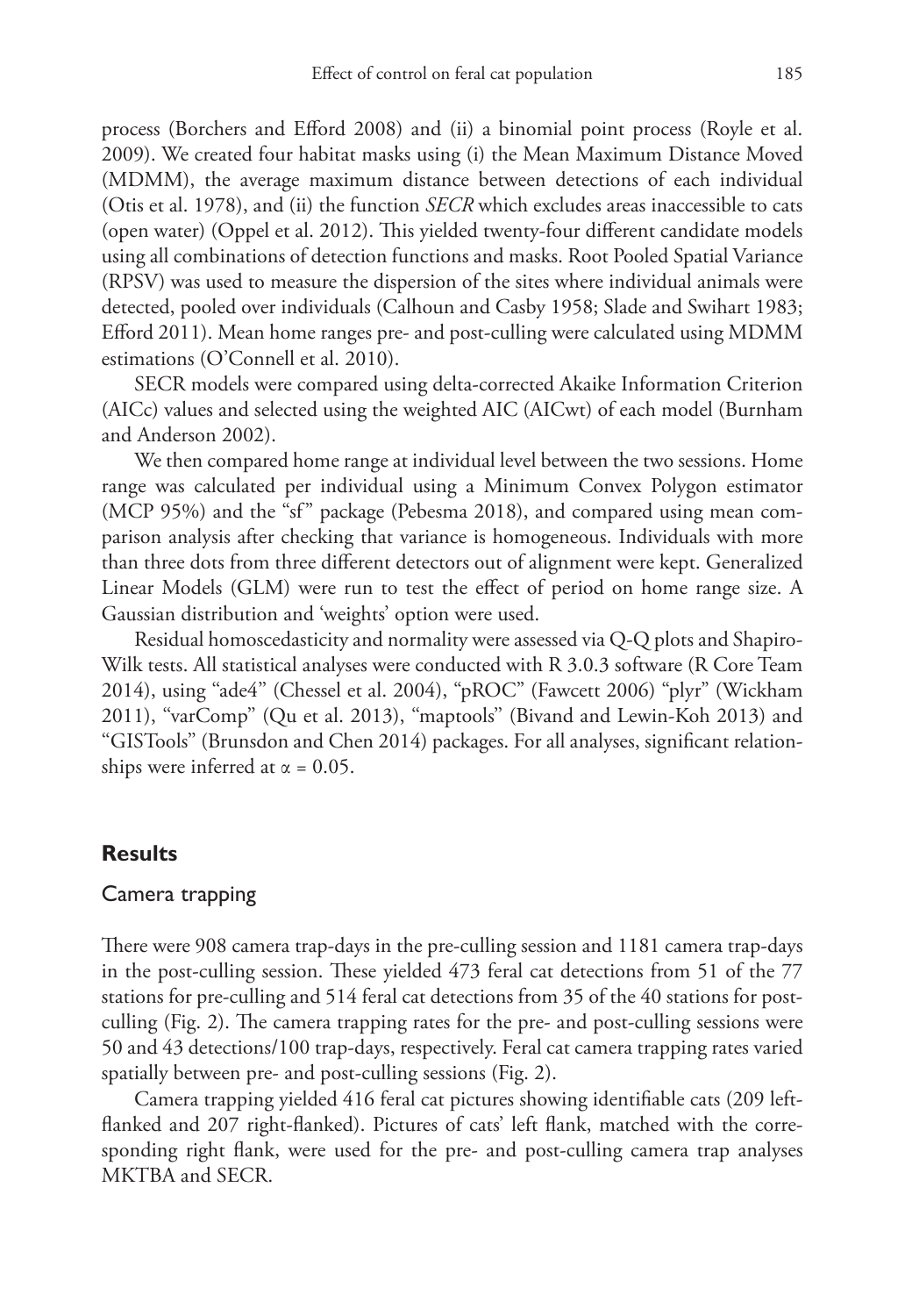

**Figure 2.** Variation in number of camera trapping events (black circles) and number of cats individually identified at camera trap stations pre- (**a**) and post- (**b**) culling. The sizes of black circles are proportional to the number of camera-trap capture events per sampling occasion. Camera trap stations; temporary locations (white stars), permanent locations (white points).

There was at least one uniformly black individual in the pre-culling session and two in the post-culling session, one of which was distinguished by distinctive damage to its tail. Uniformly coloured (here black) cats' pictures were not included in the SECR.

#### Live-trapping

A total of 36 cats were trapped and culled during the campaign (26 females, 10 males), with a trapping effort of 1200 trap-days representing a capture per unit effort of 3 trapped cats / 100 trap-days. Females comprised 72.2% of all captured cats. The trapping campaign culled 44% of the feral cats previously identified by the pre-culling camera trap survey.

#### Culling effect on cat indices and density

The General Index (GI  $\pm$  S. E) did not differ significantly between pre- and post-culling sessions (t = 1.28, df = 37, p-value = 0.21), with respectively  $0.50 \pm 0.24$  and  $0.43$  $\pm$  0.15 virtual capture per sampling occasion per station (Suppl. material 3: Fig. S3).

A total of 40 different cats (MKTBA) were identified over the whole study period, with 25 and 23 different individuals from pre- and post-culling camera trap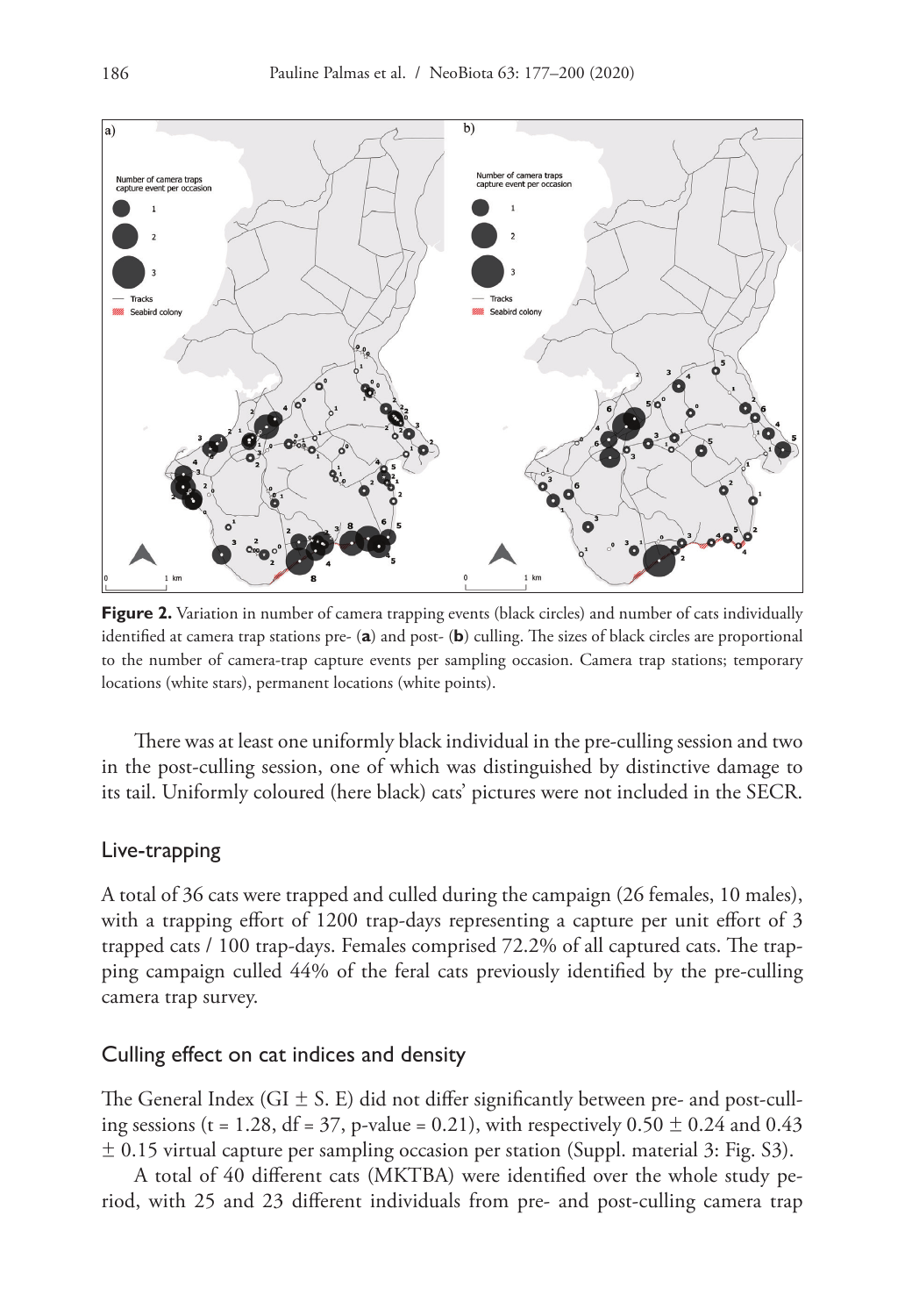**Table 3.** Mean Maximum Distance Moved (MDMM), the average maximum distance between detections of each individual (km<sup>2</sup>) and feral cat density estimations (number of individuals per km<sup>2</sup>) pre- and post-culling of feral cat populations. Results are given for the best SECR models; Model 1 (M1) and Model 2 (M2) according to AIC criteria.

| Model          | <b>Session</b> | MDMM (km <sup>2</sup> ) | Density $\pm$ S. E (cat. | Inf. limit 95% | Sup. limit 95% |  |
|----------------|----------------|-------------------------|--------------------------|----------------|----------------|--|
|                |                |                         | $km^{-2}$ )              |                |                |  |
| M1             | Pre-culling    | 11.00                   | $1.601 \pm 0.327$        | 1.077          | 2.380          |  |
|                | Post-culling   | 16.68                   | $1.379 \pm 0.301$        | 0.903          | 2.105          |  |
| M <sub>2</sub> | Pre-culling    | 11.00                   | $1.600 \pm 0.327$        | 1.077          | 2.379          |  |
|                | Post-culling   | 16.68                   | $1.378 \pm 0.300$        | 0.903          | 2.104          |  |

sessions, respectively. Eight individuals (29%) were identified during both pre- and post-culling periods.

Of the twenty-four models tested (Table 2), model M1 (parameters: "hazard hazard rate" function, a probability function of  $\lambda$ (d) and mask « ZE+Buffer S2 ») and model M2 (parameters: "hazard rate" function, a probability function of g(d) and mask « ZE+Buffer S2 ») gave the best estimation of cat densities. Model M1 showed a  $\triangle$ AICc = 0 and AICwt = 0.53, and Model M2 showed a  $\triangle$ AICc = 0.26 and AICwt = 0.47 (Table 2). These two models yielded very similar parameter values (λ(0), g(0), σ, z) and densities (Table 3).

Estimated feral cat densities (D  $\pm$  S. E.) were 1.60  $\pm$  0.33 adult cats/ km² preculling and  $1.38 \pm 0.30$  adult cats/ km<sup>2</sup> post-culling. The movements and home range of feral cat populations did change following culling. Root Pooled Spatial Variance (RPSV) was higher post-culling, with 752.2 m pre-culling and 878.9 m post-culling. The mean home range estimation using MDMM was more than twice as high postculling (0.95 km² pre-culling and 2.21 km² post-culling). Mean home range (95% MCP) did not differ significantly between sessions, but appeared slightly higher postculling (0.784  $\pm$  0.338 km<sup>2</sup> pre-culling and 0.827  $\pm$  0.351 km<sup>2</sup> post-culling). Before culling, the highest numbers both of detections and of identifications of individual cats were in the South of the Peninsula, around the seabird colony. After culling, the highest numbers of detections were in the North-West of the study area and the highest number of individually identified cats in the North-West and North-East (Fig. 2).

#### **Discussion and conclusion**

The camera trapping method provided adequate cat detection, enabling us to estimate, for the first time, accurate cat densities in New Caledonia. It also provided an effective way to monitor variations in feral cat abundance, as in previous studies (e.g. Comer et al. 2018). Moreover, this trapping design enabled us to live-trap cats with a success rate within, or even slightly above, the range of other studies using wire cage traps (Algar et al. 2010; McGregor et al. 2015; Lazenby et al. 2015). This short but intense culling of resident feral cats proved to be effective in rapidly reducing the target population.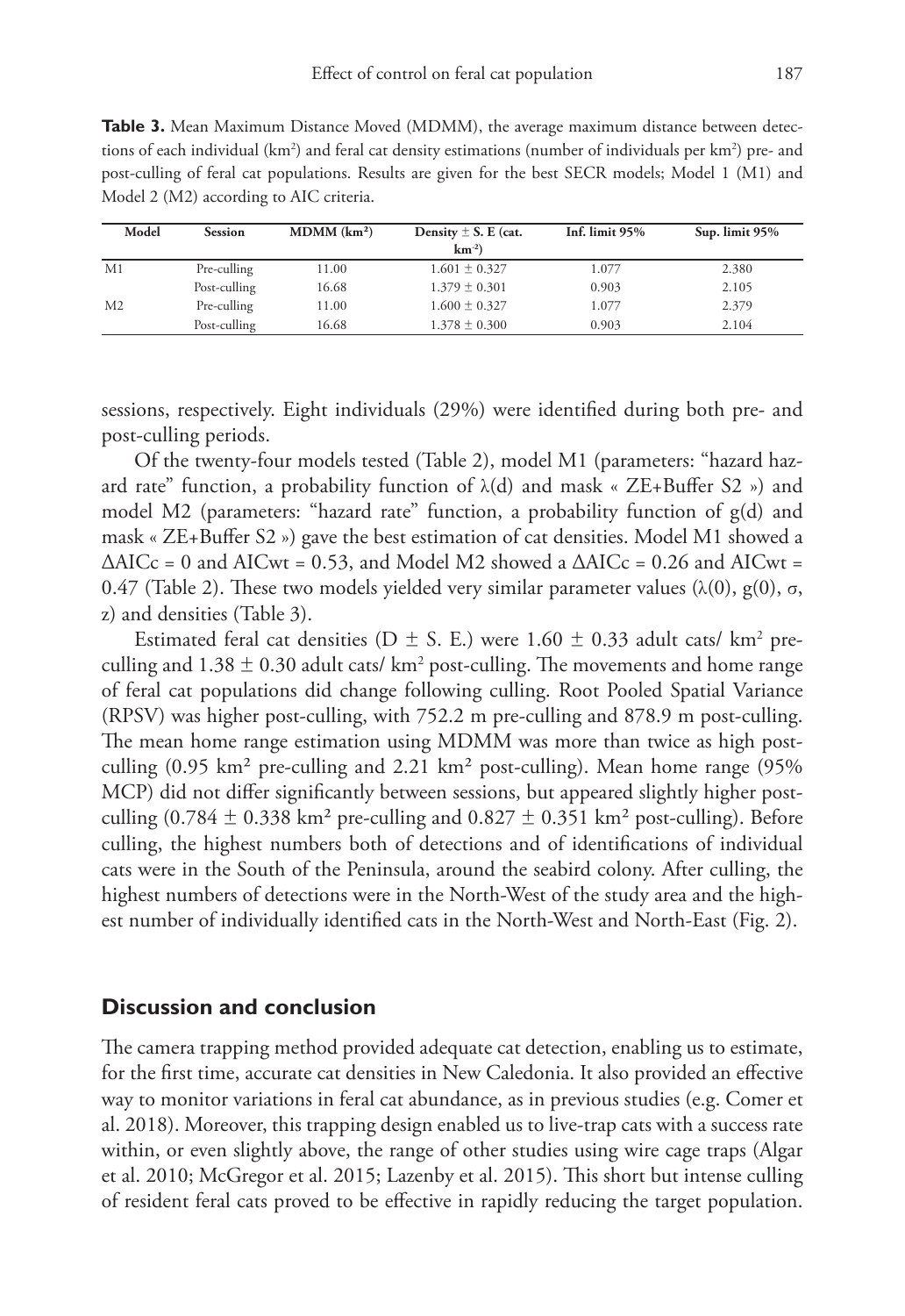However, three months later, the different cat population indicators calculated postculling showed little difference from those calculated pre-culling. Our culling campaign simulating the resource effort that might currently be expected from local natural site managers failed to reduce the feral cat population over the mid-term. Despite the favourable peninsula setting, this cat population recovered through recolonisation faster than expected. The natural geography of the site, a semi-isolated peninsula, did not limit connectivity between the treated and untreated feral cat sub-populations.

#### Camera trap monitoring: advantages and consistency of the three indicators

Camera trapping at our study site resulted in a high level of feral cat detection, similar to or even higher than in studies using either un-baited or baited camera trapping methods. The high level of detection, and the high number of individual cats identified from at least two different stations, met the two requirements for accurate SECR calculations (Efford et al. 2015; McGregor et al. 2015). In addition, camera trap capture probabilities were optimised in this study by positioning camera trap stations close to open roads and tracks. Thus, we were able to almost systematically observe pictures of the stripe patterns on cat legs, which are considered to be suitable for individual identification (Bengsen et al. 2012). However, more pictures of cats' two flanks could be obtained by using paired cameras at each camera station (Karanth and Nichols 1998; McGregor et al. 2015), which would further improve cat identification. Moreover, all undistinguishable black cats were excluded from MKTBA and SECR analysis. Future studies could usefully attempt to incorporate uniformly coloured cats in analysis when they represent a significant proportion of the population, for example by using robust home range data based on a sample of GPS-tracked animals (e.g. Bengsen et al. 2011). Our camera trapping method provided an effective way to monitor variations in feral cat abundance, and the consistency of its estimation calculated with GI, MKTBA and densities via SECR should prove widely useful. The GI could be used to monitor changes in the feral cat population as an alternative to SECR estimations, which require more time and can be used to respond to more specific research questions (Bengsen et al. 2012; Legge et al. 2017). However, conclusions are often based on relative abundance indices, and this kind of index does not consider important parameters such as variable detection (Sollman et al. 2013). Since relative abundance indices do not systematically reflect differences in density (Sollman et al. 2013), a valuable avenue for future research would be to compare these different indices. In particular, we recommend that in areas of interest to managers, the first step should be to calculate all of the different indices (GI, MKTBA, densities). Second, the relationship between GI and the other indices should be determined; if GI is sufficiently reliable and in line with the densities estimated by SECR, only GI should be used. For this reason, we advocate hand-in-hand collaboration between researchers and managers from project set-up to evaluation of management results, especially in such remote areas (Meyer et al. 2018).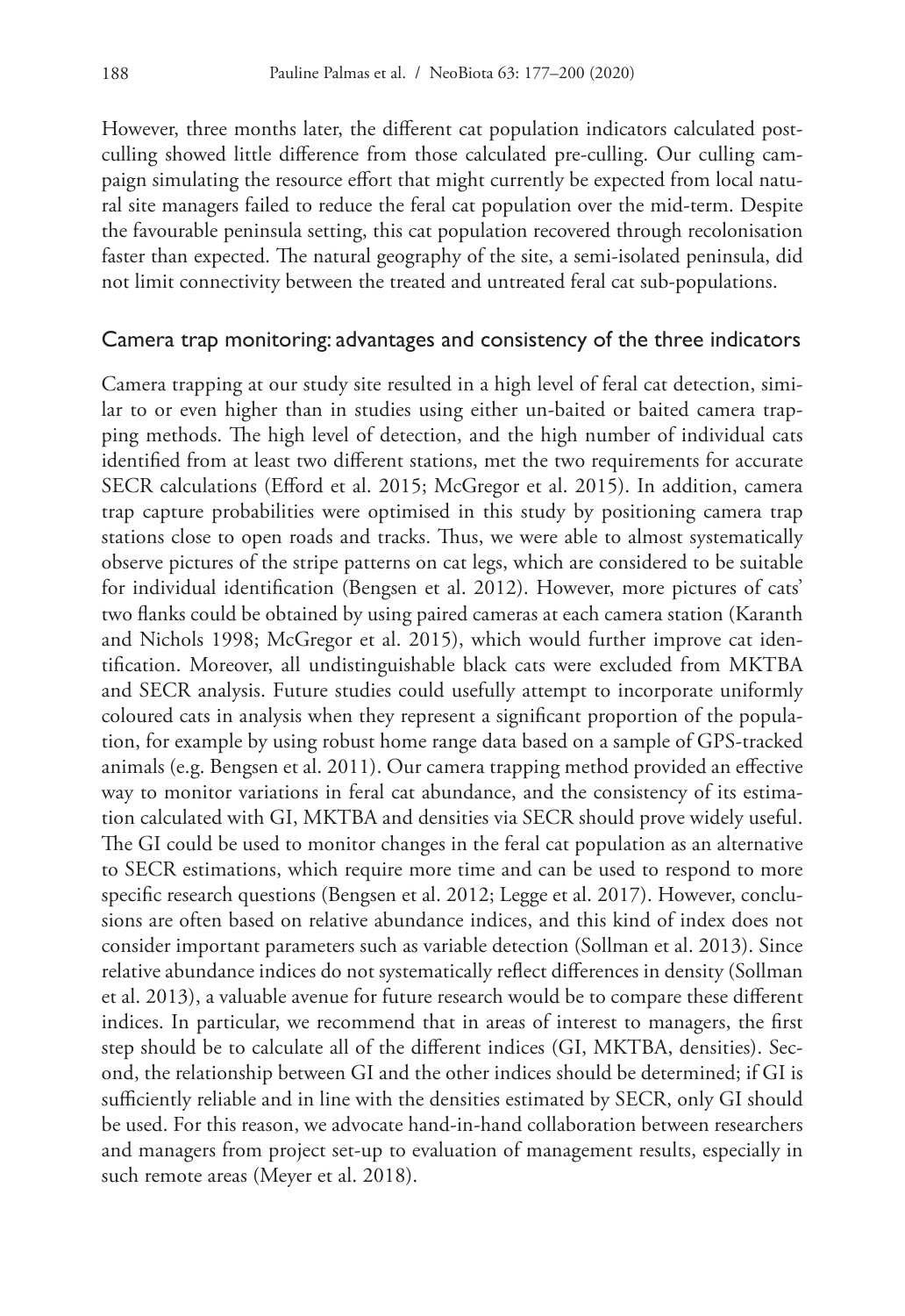#### Effect of culling on cat abundance/density over time

Three months after the end of the culling campaign that eliminated 36 cats over 10.6 km2 , no meaningful differences in the relative abundance and density of feral cats were observed in response to culling, whatever the indicator of population size considered. The abundance index (GI) indicated a similar cat presence in the peninsula, the minimum number of individuals (MKTBA) decreased by only 8%, and estimated feral cat densities (SECR) were similar between the two sessions. No lasting effect of culling effort was therefore observed, despite the intensity of trapping and of traps deployed.

The recovery of the feral cat population is probably attributable to the immigration of new individuals rather than to a demographically-dependent process, as cat detections were mainly recorded in the North of the peninsula during the post-culling session. Culling operations could have removed dominant individuals whose extirpation enhanced the permeability of the population to young individuals. In fact, the abundance and distribution of feral cats are partly controlled by territorial behaviour and social interactions (Goltz et al. 2008). Removing dominant individuals could increase numbers, particularly of sub-adults (e.g. Lazenby et al. 2015) presenting lower home-range fidelity than adults and still seeking and delimiting their home ranges (McGregor et al. 2014). The probable attractiveness of the tip of this peninsula, with its large shearwater colony, could explain the rapid recolonisation of the culled area and the changes observed in activity patterns.

Post-culling, estimated home range and RPSV (Root Pooled Spatial Variance) increased by approximately 132% and 16.8% respectively. We also observed a trend towards a higher home-range Minimum Complex Polygon (MCP). Taken together, these findings may indicate that the cats recolonising the peninsula are largely young males travelling long distances in search of a territory (Algar et al. 2013; McGregor et al. 2014). These results could also support the hypothesis that the remaining cats may increase their range post-culling, having to move farther to access mates. Male territories are primarily determined by access to females, whereas female territories are primarily determined by prey availability and distribution of other females (Liberg et al. 2000; Turner and Bateson 2014). For this reason, the cats increasing their range in our study are more likely to be males, since we removed more females. The female-biased sex ratio of culled feral cats probably reflects a trapping bias due to differences between male and female behaviour (females may seek food resources more actively due to reproductive costs, "sexbias" on trap attractiveness may also be linked to trapping method), rather than a disproportionate number of females (Molsher 2001; Short and Turner 2005; Algar et al. 2014). If future studies show a female-biased sex ratio, however, this would suggest faster population growth than with a non- or male-biased sex ratio (Short and Turner 2005). In any case, trapping more females could significantly contribute to controlling cat population dynamics, which suggests that trap attractiveness to females might be worth investigating.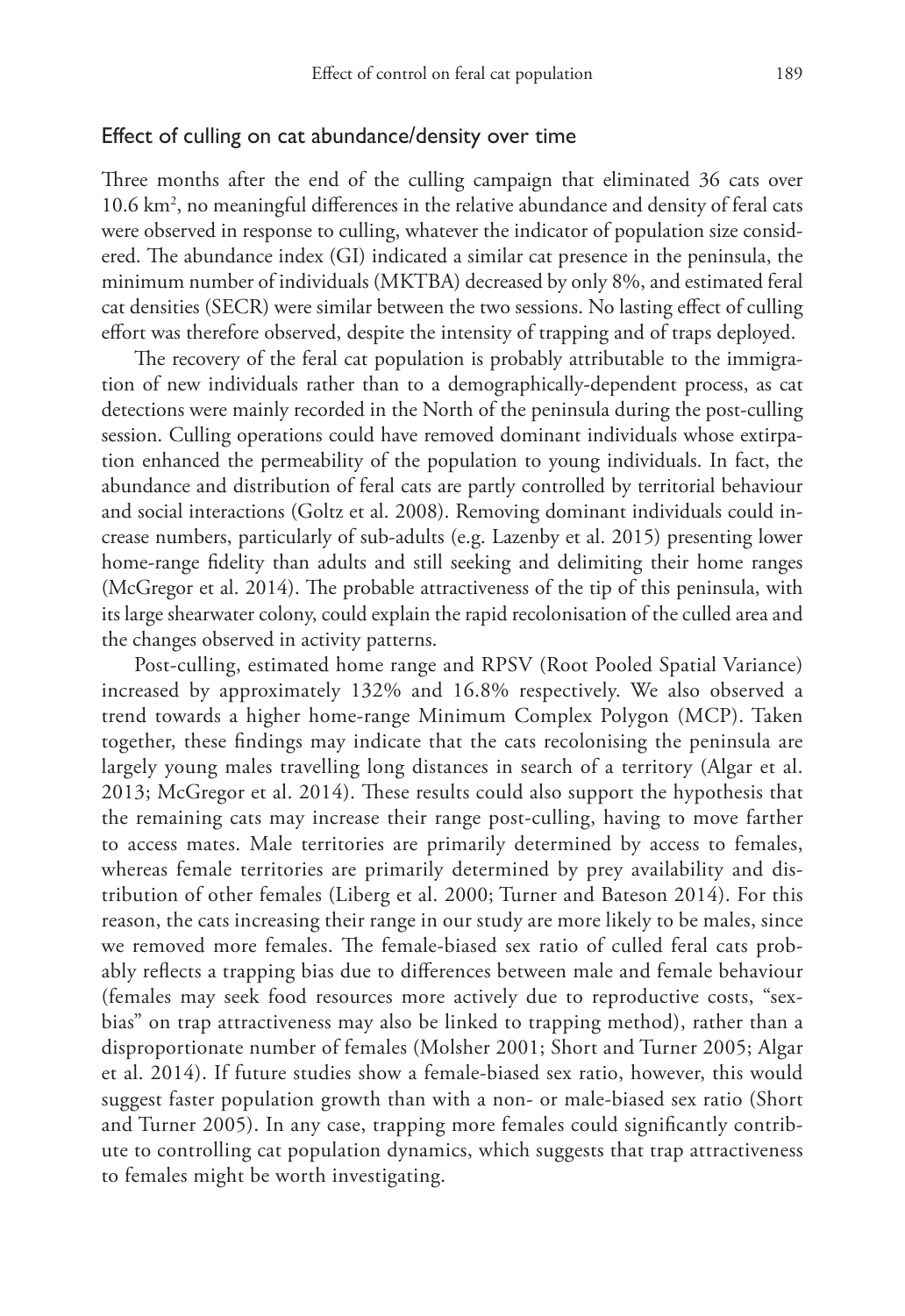Culling may provide a greater access to resources for the remaining local cats, thus promoting juvenile survival, although this would probably be more pronounced at a larger temporal scale. Since we only measured density across one season, we are unable to identify possible season-related or breeding-related changes in cat density.

While recovery or even increases in populations due to compensatory demographic response have been documented for numerous species, in contrast to our study, these were observed following low-level culling (Sinclair et al. 2006; Lazenby et al. 2015). Fortunately, most studies report a post-culling reduction in feral cat numbers, although often after an intensive and sustained control effort (Algar and Burrows 2004) or in situations where populations show limited population flows (e.g. peninsulas and fenced areas, Short et al. 1997; Moseby and Read 2006).

#### Local and general implications for feral cat management

Camera trapping yields data on pre-culling population density, key information for scientists and managers who aim to control invasive predators. We provide here the first feral cat density estimates from New Caledonia. At our study site, feral cat density was estimated to be relatively high compared to many places in Australia (Bengsen et al. 2012; McGregor et al. 2015; Hohnen et al. 2020) and on two Salomon islands (Lavery et al. 2020). However, it is lower than at other locations: one Salomon island (Lavery et al. 2020), Great Britain (Langham and Porter 1991), Europe (Liberg 1980), New Zealand (Macdonald et al. 1987), United States (Warner 1985), and highly modified landscapes in Australia (Legge et al. 2017). According to the model by Legge et al.  $(2017)$ , the feral cat density at Pindaï Peninsula  $(1.6 \text{ cats/ km}^2)$  is higher than expected (0.5–1 cat/ km²). This unexpected density illustrates the importance of specifically evaluating animal densities at each site before management actions start, especially given that New Caledonia tends to use base data from Australia. The higher density found here and the rapid return to initial densities argue for increasing the intensity and/or duration of trapping, which we calculated based on mean densities found in the literature.

As we co-conducted an intense but short culling effort, our trapping success is similar to that reported in comparable studies using wire cage traps (Algar et al. 2010; Lazenby et al. 2015; McGregor et al. 2015). The culling of 44% of camera-trapped feral cats is within or slightly below the range of other studies (e.g. 65% for Kangaroo Island in Bengsen et al. (2012), 44% and 56% for the Mount Field and Tasman Peninsula sites in Lazenby et al. (2015)). This culling effort can therefore be concluded to have been effective, but should be implemented longer (i.e. continuously) if possible, using more cage traps and at peninsula scale. Our findings support the view that lethal control in unfenced areas needs to be intense and continuous to reduce populations of resident animals, and immigration from the perimeter of core conservation areas needs to be limited (Veitch 1985; Norbury et al. 1998; Short et al. 1997; Edwards et al. 2001; Campbell et al. 2011; McCarthy et al. 2013). This applies even when recolonisation seems low due to the natural geography of the site, like a peninsula. Intense lethal control could be implemented during the presence of Wedge-tailed shearwaters in the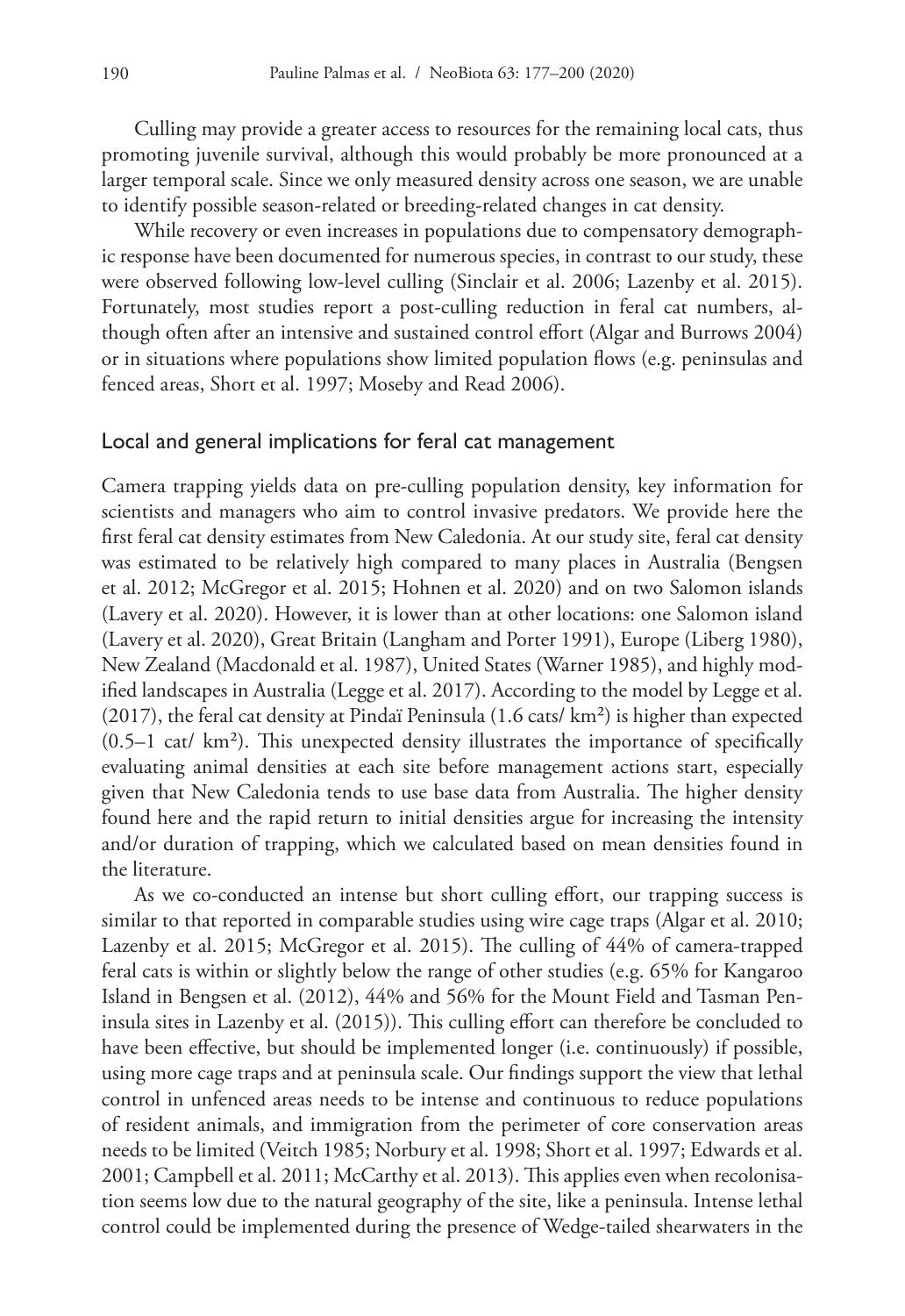Pindaï peninsula colony, but their long breeding cycle (from October to May) makes this type of annual control costly and labour-intensive. Moreover, it is likely to result in large numbers of trap-shy feral cats (Parkes et al. 2014). We also recommend acting on a larger spatial scale, i.e. on the scale of the whole peninsula, which is rather wide and short compared to other peninsulas (e.g. Heirisson Prong in Short et al. 2002 and Tasman Peninsula in Lazenby et al. 2015).

For several years, innovative technical solutions have been sought to optimise the management of feral cats. These include both baiting and trapping strategies, as well as the development of efficient baits (e.g. Eradicat and Curiosity baits) and of automated traps that specifically recognise and poison feral cats (Algar et al. 2011; Johnston et al. 2011; Fisher et al. 2015; Fancourt et al. 2019; Read et al. 2019; Moseby et al. 2020). Other highly innovative genetic, cellular or behavioural methods are also being developed and offer promise for controlling feral cats in the future (Kinnear 2018; Moro et al. 2018). An interesting physiological and behavioural method called "Toxic Trojan prey", based on making the prey of feral cats specifically toxic to them, could be considered for feral cat control on our study site (Read et al. 2016).

Guard dogs could also be trained to protect wildlife and to prevent predation by feral cats on the Wedge-tailed shearwaters' breeding colony, as reported in two cases in South-West Victoria involving little penguins *Eudyptula minor* and gannets *Morus serrator* (van Bommel et al. 2010; Doherty et al. 2016). Exclusion fencing, widely used in Australia and New Zealand to protect biodiversity (Long and Robley 2004; Woinarski et al. 2014), might be another effective way to limit the recolonisation process that is particularly profitable and efficient in the peninsular context (Young et al. 2018; Tanentzap and Lloyd 2017). Last but not least, modelling approaches can provide numerical estimates of parameter values (e.g. predation rate) beyond which the prey population will decrease and/or cannot be sustained (Keitt et al. 2002; Peck et al. 2008; Bonnaud et al. 2009). Knowing such threshold values would support and greatly improve future management decisions.

#### **Acknowledgements**

This study was funded by Province Nord (Contracts N°14C330, 15C331). We are very grateful to Corentin Chaillon, Agathe Gerard, Mathieu Mathivet, Edouard Bourguet and Province Nord landowners for providing support in fieldwork. We are also very grateful to the veterinary staff of Koné, particularly Henri Lamaignère and Yann Charpentier, for handling the feral cats. We thank Marjorie Sweetko for English language editing.

#### **References**

Algar D, Burrows ND (2004) Feral cat control research: Western Shield review – February 2003. Conservation Science Western Australia 5: 131–163.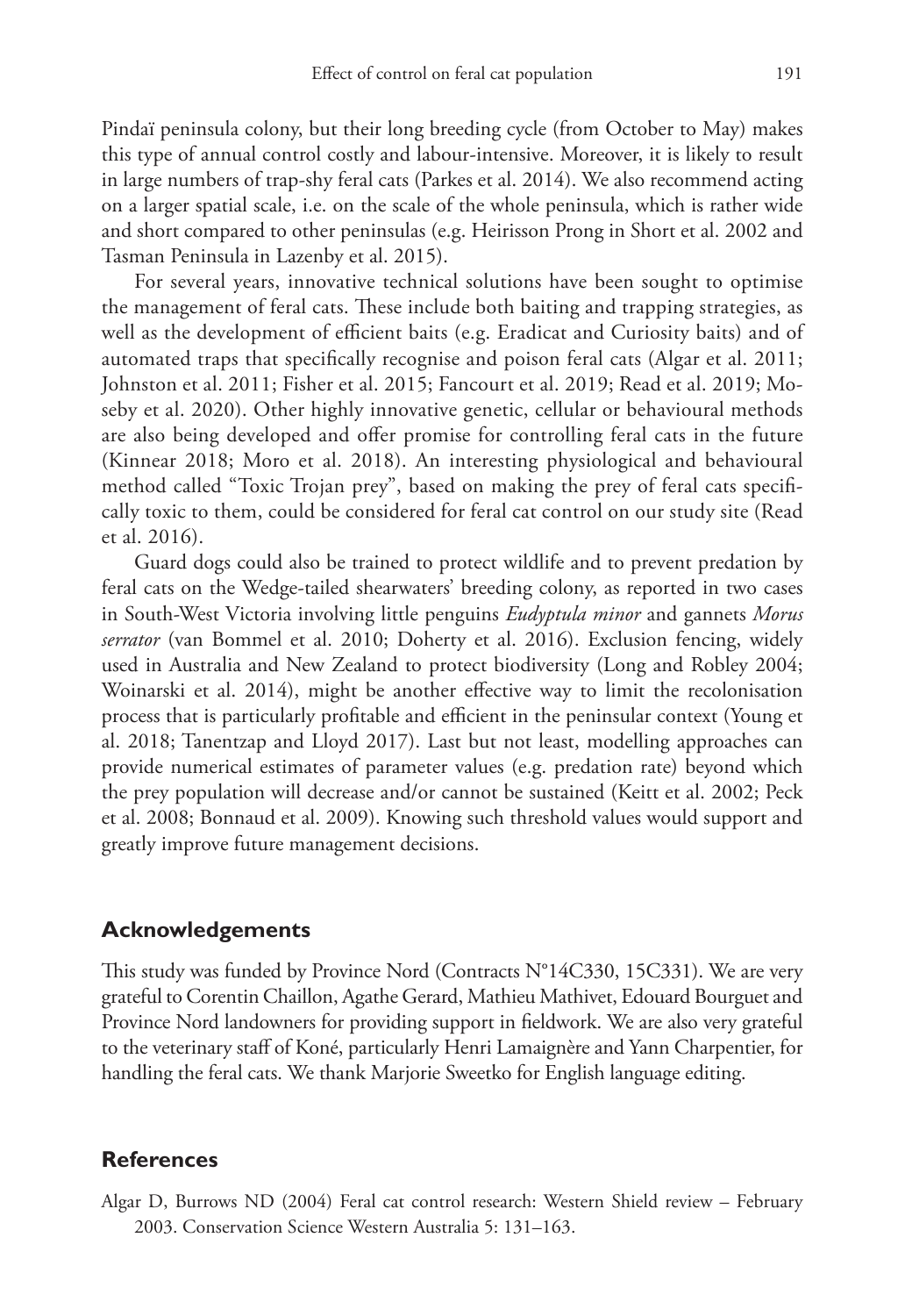- Algar D, Angus GJ, Brazell RI, Gilbert C, Withnell GB (2010) Eradication of feral cats on Faure Island, Western Australia. Journal of the Royal Society of Western Australia 93: 133–140.
- Algar D, Hamilton N, Onus M, Hilmer S, Comer S, Tiller C, Bell L, Pinder J, Adams E, Butle S (2011) Field Trial to Compare Baiting Efficacy of Eradicat" and Curiosity" Baits. Unpublished report. Department of Environment and Conservation, Woodvale, 36 pp.
- Algar D, Onus M, Hamilton N (2013) Feral cat control as part of rangelands restoration at Lorna Glen (Matuwa), Western Australia: the first seven years. Conservation Science Western Australia 8: 367–381.
- Algar D, Hamilton N, Pink C (2014) Progress in eradicating cats (*Felis catus*) on Christmas Island to conserve biodiversity. Raffles Bulletin of Zoology 30: 45–53
- Algar D, Johnston M, Tiller C, Onus M, Fletcher J, Desmond G, Hamilton N, Speldewinde P (2020) Feral cat eradication on Dirk Hartog Island, Western Australia. Biological Invasions 22: 1037–1054.<https://doi.org/10.1007/s10530-019-02154-y>
- Beauvais ML, Coléno A, Jourdan H (2006) Invasive Species in the New caledonian archipelago: A major economic and environmental hazard. Collection Expertise Collégiale, IRD Editions. Paris, France, 259 pp.
- Bellard C, Cassey P, Blackburn TM (2016) Alien species as a driver of recent extinctions. Biology Letters 12: e20150623.<https://doi.org/10.1098/rsbl.2015.0623>
- Bengsen A, Butler J, Masters P (2012) Applying home-range and landscape-use data to design effective feral-cat control programs. Wildlife Research 39: 258–265. [https://doi.](https://doi.org/10.1071/WR11097) [org/10.1071/WR11097](https://doi.org/10.1071/WR11097)
- Bester MN, Bloomer JP, van Aarde RJ, Erasmus BH, van Rensburg PJJ, Skinner JD, Howell PG, Naude TW (2002) A review of the successful eradication of feral cats from sub-Antarctic Marion Island, Southern Indian Ocean. South Africa Journal of Wildlife Research 32: 65–73.
- BirdLife International (2016) IUCN Red List for birds. <http://www.birdlife.org>[Downloaded from march 2017]
- Bivand R, Lewin-Koh N (2013) Maptools: Tools for reading and handling spatial objects. R package version 0.8, 23.
- Bonnaud E, Bourgeois K, Vidal E, Legrand J, Le Corre M (2009) How can the Yelkouan shearwater survive feral cat predation? A meta- population structure as a solution? Population Ecology 11: 261–270. <https://doi.org/10.1007/s10144-008-0134-0>
- Bonnaud E, Medina FM, Vidal E, Nogales M, Tershy B, Zavaleta E, Donlan CJ, Keitt B (2011) The diet of feral cats on islands: a review and a call for more studies. Biological Invasions 13: 581–603.<https://doi.org/10.1007/s10530-010-9851-3>
- Borchers DL, Efford MG (2008) Spatially explicit maximum likelihood methods for capture-recapture studies. Biometrics 64: 377–385. <https://doi.org/10.1111/j.1541-0420.2007.00927.x>
- Brunsdon C, Chen H (2014) GISTools: some further GIS capabilities for R. R package version 0.7-4.<https://CRAN.R-project.org/package=GISTools>
- Burnham KP, Anderson DR, White GC, Brownie C, Pollock KH (1987) Design and analysis methods for fish survival experiments based on release-recapture. American Fisheries Society, Monograph 5: 1–437.
- Burnham KP, Anderson DR (2002) Model Selection and Multimodel Inference: a Practical Information-theoretic Approach (2nd edn.). Springer-Verlag, Berlin.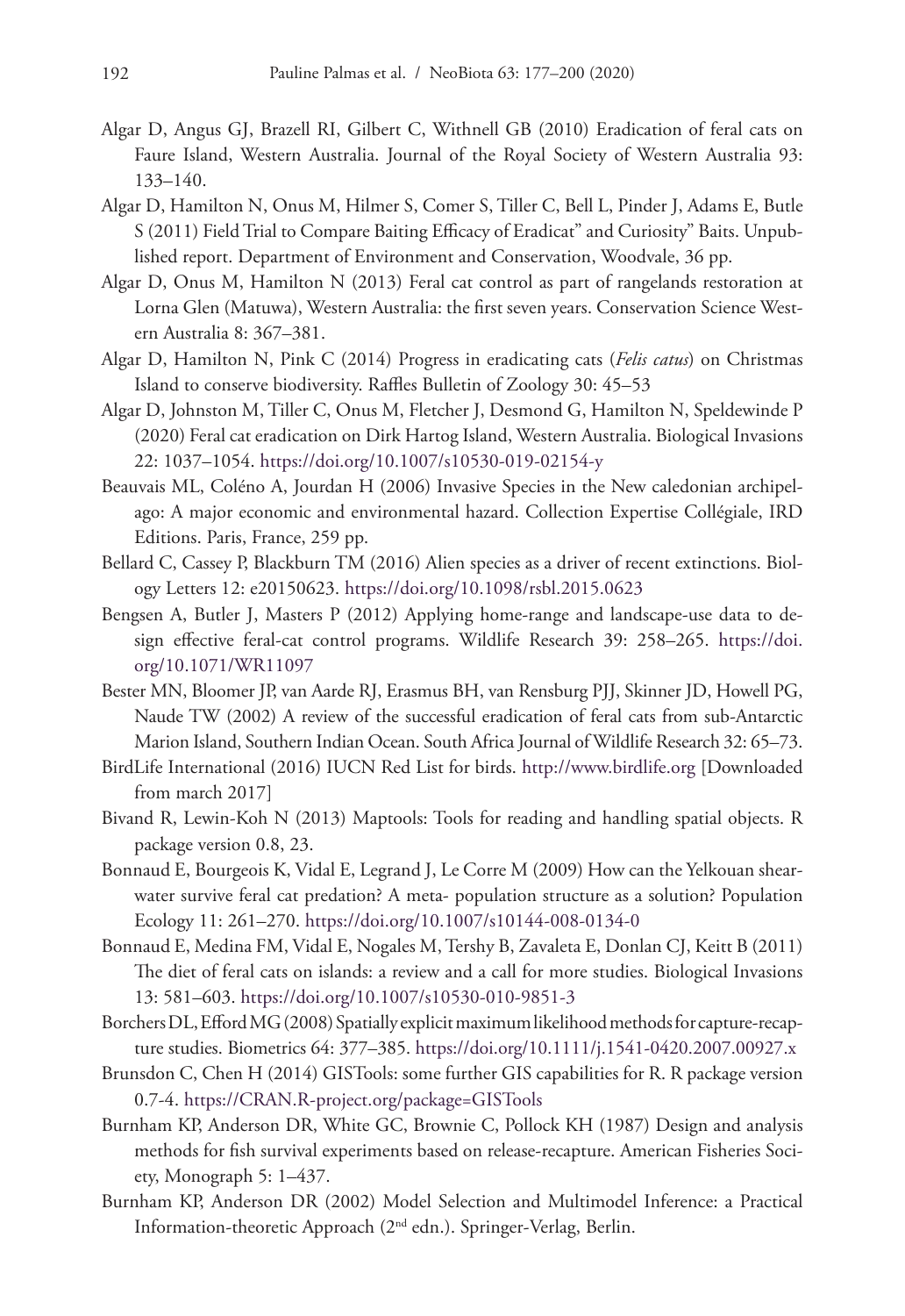- Calhoun JB, Casby JU (1958) Calculating home range and density of small mammals. Public Health Reports 73: 1143–1145.
- Campbell KJ, Harper G, Algar D, Hanson CC, Keitt BS, Robinson S (2011) Review of feral cat eradications on islands. In: Veitch CR, Clout MN, Towns DR (Eds) Island Invasives: Eradication and Management. Gland, Switzerland: IUCN and Auckland, New Zealand: CBB, 37–46.
- Chessel D, Dufour AB, Thioulouse J (2004) The ade4 package-I-One-table methods. R News 4: 5–10.
- Comer S, Speldewinde P, Tiller C, Clausen L, Pinder J, Cowen S, Algar D (2018) Evaluating the efficacy of a landscape scale feral cat control program using camera traps and occupancy models. Scientific Reports 8: e5335.<https://doi.org/10.1038/s41598-018-23495-z>
- Denny EA, Dickman CR (2010) Review of cat ecology and management strategies in Australia. Invasive Animals Cooperative Research Centre, Canberra.
- Desmoulins F, Barré N (2005) Oiseaux des Forêts Sèches de Nouvelle-Calédonie. Programme Forêt Sèche and Société Calédonienne d'Ornithologie, Nouméa, 105 pp.
- Di Bitetti MS, Paviolo A, De Angelo C (2006) Density, habitat use and activity patterns of ocelots (*Leopardus pardalis*) in the Atlantic Forest of Misiones, Argentina. Journal of Zoology 270: 153–163.<https://doi.org/10.1111/j.1469-7998.2006.00102.x>
- DIISE (2020) Database of island invasive species eradications. Island conservation. [http://diise.](http://diise.islandconservation.org) [islandconservation.org](http://diise.islandconservation.org)
- Doherty TS, Glen AS, Nimmo DG, Ritchie EG, Dickman CR (2016) Invasive predators and global biodiversity loss. Proceedings of the National Academy of Sciences 113: 11261– 11265.<https://doi.org/10.1073/pnas.1602480113>
- Doherty TS, Dickman CR, Johnson CN, Legge SM, Ritchie EG, Woinarski JCZ (2017) Impacts and management of feral cats *Felis catus* in Australia. Mammal Review 47: 83–97. <https://doi.org/10.1111/mam.12080>
- Doherty TS, Ritchie EG (2017) Stop jumping the gun: a call for evidence-based invasive predator management. Conservation Letters 10: 15–22. <https://doi.org/10.1111/conl.12251>
- Edwards GP, De Preu N, Shakeshaft BJ, Crealy IV, Paltridge RM (2001) Home range and movements of male feral cats (*Felis catus*) in a semiarid woodland environment in central Australia. Austral Ecology 26: 93–101.<https://doi.org/10.1111/j.1442-9993.2001.01091.pp.x>
- Efford MG, Borchers DL, Byrom AE (2009) Density estimation by spatially explicit capturerecapture: likelihood-based methods. In: Thomson DL, Cooch EG, Conroy MJ (Eds) Modeling Demographic Processes in Marked Populations. Springer, New York, 255–269. [https://doi.org/10.1007/978-0-387-78151-8\\_11](https://doi.org/10.1007/978-0-387-78151-8_11)
- Efford MG (2011) Estimation of population density by spatially explicit capture-recapture analysis of data from area searches. Ecology 92: 2202–2207.<https://doi.org/10.1890/11-0332.1>
- Efford MG (2015) secr: Spatially explicit capture-recapture models. R package version 2.9.4. <http://CRAN.R-project.org/package=secr>
- Efford M (2020) secr: Spatially explicit capture-recapture models. R package version 4.3.1. <https://CRAN.R-project.org/package=secr>
- Fawcett T (2006) An introduction to ROC analysis. Pattern Recognition Letters 27(8): 861– 874.<https://doi.org/10.1016/j.patrec.2005.10.010>
- Engeman RM (2005) Indexing principles and a widely applicable paradigm for indexing animal populations. Wildlife Research 32: 203–210.<https://doi.org/10.1071/WR03120>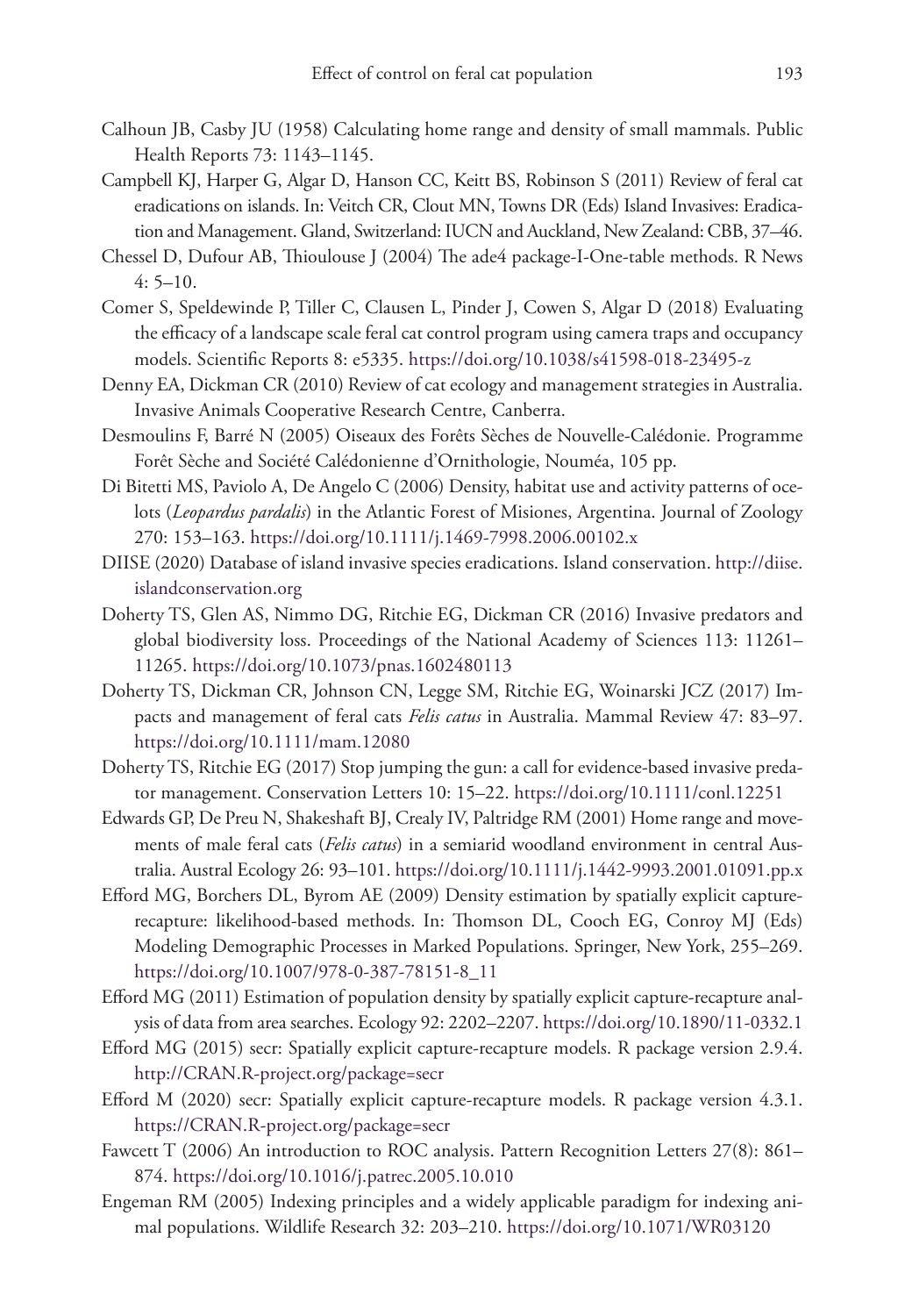- Fancourt BA, Cremasco P, Harry G, Speed J, Wilson C, Gentle M (2019) Evaluation of different baiting strategies for the control of feral cats in eastern Australia. 1<sup>st</sup> Queensland Pest Animal & Weed Symposium, 151–155.
- Farris ZJ, Kelly MJ, Karpanty S, Ratelolahy F (2015) Patterns of spatial co-occurrence among native and exotic carnivores in north-eastern Madagascar. Animal Conservation 19: 189– 198.<https://doi.org/10.1111/acv.12233>
- Fisher P, Algar D, Murphy E, Johnston M, Eason C (2015) How does cat behaviour influence the development and implementation of monitoring techniques and lethal control methods for feral cats? Applied Animal Behaviour. Science 173: 88–96. [https://doi.org/10.1016/j.](https://doi.org/10.1016/j.applanim.2014.09.010) [applanim.2014.09.010](https://doi.org/10.1016/j.applanim.2014.09.010)
- Foster R J, Harmsen BJ (2012) A critique of density estimation from camera-trap data. Journal of Wildlife Management 76: 224–236. <https://doi.org/10.1002/jwmg.275>
- Gillespie TW, Jaffré T (2003) Tropical dry forests in New Caledonia. Biodiversity and Conservation 12: 1687–1697. <https://doi.org/10.1023/A:1023649831355>
- Goltz DM, Hess SC, Brinck KW, Banko PC, Danner RM (2008) Home range and movements of feral cats on Mauna Kea, Hawai'i. Pacific Conservation Biology 14: 177–184. [https://](https://doi.org/10.1071/PC080177) [doi.org/10.1071/PC080177](https://doi.org/10.1071/PC080177)
- Grandcolas P, Murienne J, Robillard T, Desutter-Grandcolas L, Jourdan H, Guilbert E, Deharveng L (2008) New Caledonia: a very old Darwinian island? Philosophical transactions of the Royal Society of London – Series B, Biological sciences 363: 3309–3317. [https://doi.](https://doi.org/10.1098/rstb.2008.0122) [org/10.1098/rstb.2008.0122](https://doi.org/10.1098/rstb.2008.0122)
- Hohnen R, Berris K, Hodgens P, Mulvaney J, Florence B, Murphy BP, Legge SM, Dickman CR, Woinarski JCZ (2020) Pre-eradication assessment of feral cat density and population size across Kangaroo Island, South Australia. Wildlife Research 47(7–8): 669–676. [https://](https://doi.org/10.1071/WR19137) [doi.org/10.1071/WR19137](https://doi.org/10.1071/WR19137)
- Isnard S, L'huillier L, Rigault F, Jaffré T (2016) How did the ultramafic soils shape the flora of the New Caledonian hotspot? Plant and Soil 403: 53–76. [https://doi.org/10.1007/](https://doi.org/10.1007/s11104-016-2910-5) [s11104-016-2910-5](https://doi.org/10.1007/s11104-016-2910-5)
- Jaffré T, Morat P, Veillon JM (1993) Etude floristique et phytogéographique de la forêt sclérophylle de Nouvelle-Calédonie. Bulletin du Museum National d'Histoire Naturelle, Botanique Series 15: 107–147.
- Johnston M, Algar D, O'Donoghue M, Morris J (2011) Field efficacy of the Curiosity feral cat bait on three Australian islands. In: Veitch CR, Clout MN, Towns DR (Eds) Island Invasives: Eradication and Management. IUCN, Gland, 182–187.
- Jones HP, Holmes ND, Butchart SH, Tershy BR, Kappes PJ, Corkery I, Aguirre-Muñoz A, Armstrong DP, Bonnaud E, Burbidge AA, Campbell K (2016) Invasive mammal eradication on islands results in substantial conservation gains. Proceedings of the National Academy of Sciences 113: 4033–4038. <https://doi.org/10.1073/pnas.1521179113>
- Karanth KU, Nichols JD (1998) Estimation of tiger densities in India using photographic captures and recaptures. Ecology 79: 2852–2862. [https://doi.org/10.1890/0012-](https://doi.org/10.1890/0012-9658(1998)079%5B2852:EOTDII%5D2.0.CO;2) [9658\(1998\)079\[2852:EOTDII\]2.0.CO;2](https://doi.org/10.1890/0012-9658(1998)079%5B2852:EOTDII%5D2.0.CO;2)
- Kapos V, Balmford A, Aveling R, Bubb P, Carey P, Entwistle A, Hopkins J, Mulliken T, Safford R, Stattersfield A, Walpole M, Manica A (2009) Outcomes, not implementation, predict conservation success. Oryx 43: 336–342.<https://doi.org/10.1017/S0030605309990275>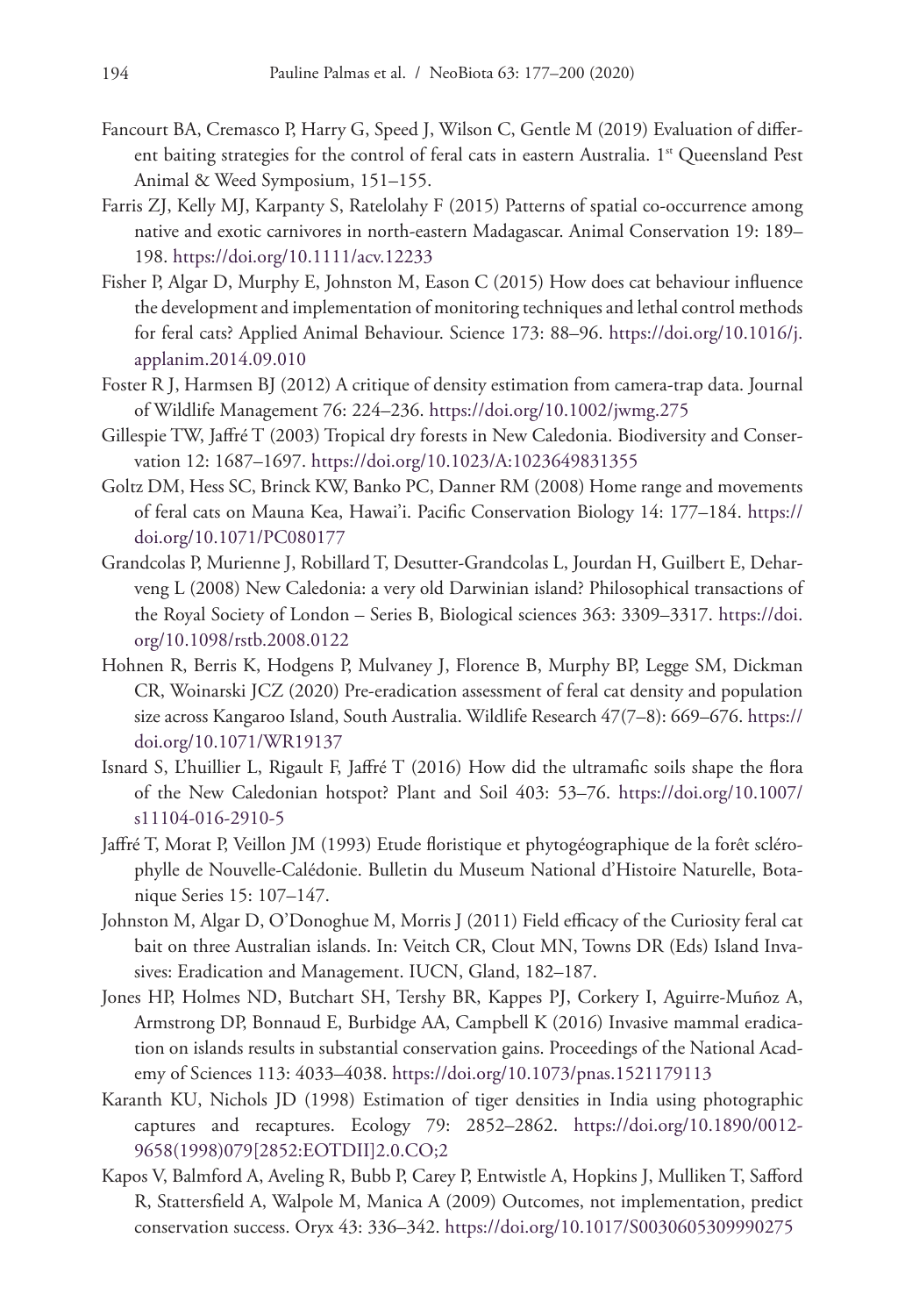- Keitt BS, Wilcox C, Tershy BR, Croll DA, Donlan CJ (2002) The effect of feral cats on the population viability of black-vented shearwaters (*Puffinus opisthomelas*) on Natividad Island, Mexico. In: Animal Conservation forum. Vol. 5, No. 3. Cambridge University Press, 217–223 pp. <https://doi.org/10.1017/S1367943002002263>
- King CM, Powell RA (2011) Managing an invasive predator pre-adapted to a pulsed resource: a model of stoat (*Mustela erminea*) irruptions in New Zealand beech forests. Biological Invasions 13: 3039–3055. <https://doi.org/10.1007/s10530-011-9993-y>
- Kinnear JE (2018) Mammal conservation and invasive species control in Australia: harnessing a potential extinction machine. Australian Mammalogy 40: 131–135. [https://doi.](https://doi.org/10.1071/AM17022) [org/10.1071/AM17022](https://doi.org/10.1071/AM17022)
- Langham NPE, Porter RE (1991) Feral cats (*Felis catus* L.) on New Zealand farmland. I. Home range. Wildlife Research 18: 741–760. <https://doi.org/10.1071/WR9910741>
- Lavery TH, Alabai M, Holland P, Qaqara C, Vatohi N (2020) Feral cat abundance, density and activity in tropical island rainforests. Wildlife Research 47(7–8): 660–668. [https://doi.](https://doi.org/10.1071/WR19205) [org/10.1071/WR19205](https://doi.org/10.1071/WR19205)
- Lazenby BT, Mooney NJ, Dickman CR (2015) Effects of low-level culling of feral cats in open populations: a case study from the forests of southern Tasmania. Wildlife Research 41: 407–420.<https://doi.org/10.1071/WR14030>
- Legge S, Murphy BP, McGregor H, Woinarski JCZ, Augusteyn J, Ballard G, Baseler M, Buckmaster T, Dickman CR, Doherty T, Edwards G, Eyre T, Fancourt B, Ferguson D, Forsyth DM, Geary WL, Gentle M, Gillespie G, Greenwood L, Hohnen R, Hume S, Johnson CN, Maxwell N, McDonald P, Morris K, Moseby K, Newsome T, Nimmo D, Paltridge R, Ramsey D, Read J, Rendall A, Rich M, Ritchie E, Rowland J, Short J, Stokeld D, Sutherland DR, Wayne AF, Woodford L, Zewe F (2017) Enumerating a continental-scale threat: how many feral cats are in Australia? Biological Conservation 206: 293–303. [https://doi.](https://doi.org/10.1016/j.biocon.2016.11.032) [org/10.1016/j.biocon.2016.11.032](https://doi.org/10.1016/j.biocon.2016.11.032)
- Leo BT, Anderson JJ, Phillips RB, Ha RR (2016) Home Range Estimates of Feral Cats (*Felis catus*) on Rota Island and Determining Asymptotic Convergence. Pacific Science 70: 323–331.<https://doi.org/10.2984/70.3.4>
- Leo BT, Anderson JJ, Ha J, Phillips RB, Ha RR (2018) Modeling Impacts of Hunting on Control of an Insular Feral Cat Population1. Pacific Science 72: 57–67. [https://doi.](https://doi.org/10.2984/72.1.4) [org/10.2984/72.1.4](https://doi.org/10.2984/72.1.4)
- Liberg O (1980) Spacing patterns in a population of rural free roaming domestic cats. Oikos 35: 336–349.<https://doi.org/10.2307/3544649>
- Liberg O, Sandell M, Pontier D, Natoli E (2000) Density, spatial organisation and reproductive tactics in the domestic cat and other felids. In: Turner DC, Bateson P (Eds) The domestic cat: the biology of its behavior. Cambridge University Press, Cambridge, 119–147.
- Lieury N, Ruette S, Devillard S, Albaret M, Drouyer F, Baudoux B, Millon A (2015) Compensatory immigration challenges predator control: an experimental evidence-based approach improves management. Journal of Wildlife Management 79: 425–434. [https://doi.](https://doi.org/10.1002/jwmg.850) [org/10.1002/jwmg.850](https://doi.org/10.1002/jwmg.850)
- Lohr CA, Cox LJ, Lepczyk CA (2013) Costs and benefits of trap-neuter-release and euthanasia for removal of urban cats in Oahu, Hawaii. Conservation Biology 27: 64–73. [https://doi.](https://doi.org/10.1111/j.1523-1739.2012.01935.x) [org/10.1111/j.1523-1739.2012.01935.x](https://doi.org/10.1111/j.1523-1739.2012.01935.x)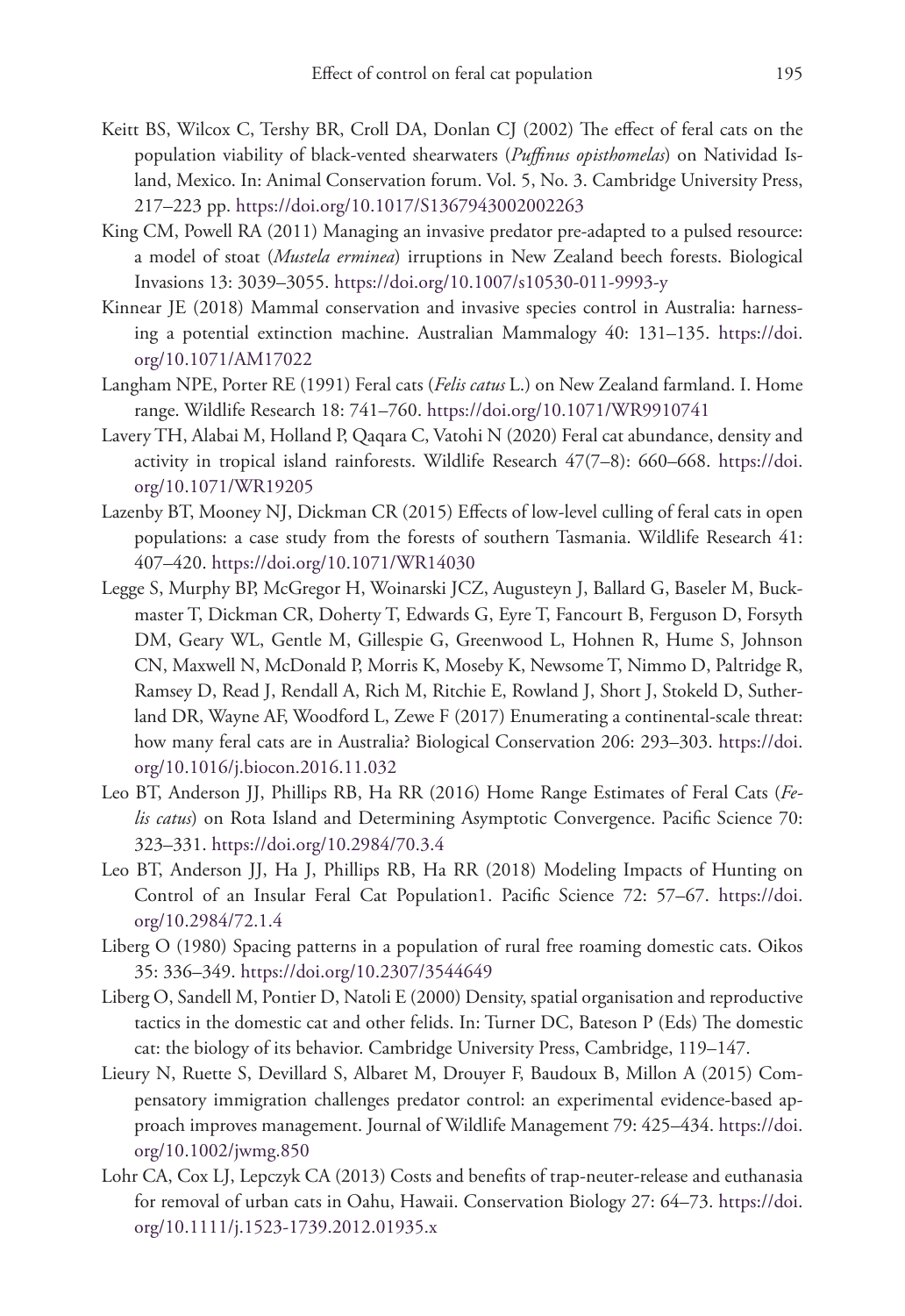- Long K, Robley A (2004) Cost Effective Feral Animal Exclusion Fencing for Areas of High Conservation Value in Australia. Arthur Rylah Institute for Environmental Research, Heidelberg, 61 pp.
- Macdonald DW, Apps PJ, Carr GM, Kerby G (1987) Social dynamics, nursing coalitions and infanticide among farm cats, *Felis catus*. Ethology 28: 1–64.
- McCarthy RJ, Levine SH, Reed JM (2013) Estimation of effectiveness of three methods of feral cat population control by use of a simulation model. Journal of the American Veterinary Medical Association 243: 502–511.<https://doi.org/10.2460/javma.243.4.502>
- McGregor HW, Legge S, Jones ME, Johnson CN (2014) Landscape management of fire and grazing regimes alters the fine-scale habitat utilisation by feral cats. PLoS ONE 9: e109097. <https://doi.org/10.1371/journal.pone.0109097>
- McGregor HW, Legge S, Potts J, Jones ME, Johnson CN (2015) Density and home range of feral cats in north-western Australia. Wildlife Research 42: 223–231. [https://doi.](https://doi.org/10.1071/WR14180) [org/10.1071/WR14180](https://doi.org/10.1071/WR14180)
- McGregor HW, Cliff HB, Kanowski J (2017) Habitat preference for fire scars by feral cats in Cape York Peninsula, Australia. Wildlife Research 43: 623–633. [https://doi.org/10.1071/](https://doi.org/10.1071/WR16058) [WR16058](https://doi.org/10.1071/WR16058)
- Medina FM, Bonnaud E, Vidal E, Tershy BR, Zavaleta ES, Donlan JC, Keitt BS, Le Corre M, Horwath SV, Nogales M (2011) A global review of the impacts of invasive cats on island endangered vertebrates. Global Change Biology 17: 3503–3510. [https://doi.org/10.1111/](https://doi.org/10.1111/j.1365-2486.2011.02464.x) [j.1365-2486.2011.02464.x](https://doi.org/10.1111/j.1365-2486.2011.02464.x)
- Meyer JY, Strasberg D, Vidal E, Jourdan H, Delnatte C, Muller S (2018) Quelle stratégie de recherche pour une meilleure conservation de la biodiversité terrestre dans les îles tropicales ultramarines françaises? Naturae 2018 2: 15–26.
- Millon A, Lambin X, Devillard S, Schaub M (2019) Quantifying the contribution of immigration to population dynamics: a review of methods, evidence and perspectives in birds and mammals. Biological Reviews 94: 2049–2067.<https://doi.org/10.1111/brv.12549>
- Mittermeier RA, Turner W, Larsen F, Brooks T, Gascon C (2011) Global Biodiversity Conservation: The Critical Role of Hotspots. In: Zachos FE, Habel JC (Eds) Biodiversity Hotspots. Berlin, 3–22. [https://doi.org/10.1007/978-3-642-20992-5\\_1](https://doi.org/10.1007/978-3-642-20992-5_1)
- Molsher RL (2001) Trapping and demographics of feral cats (*Felis catus*) in central New South Wales. Wildlife Research 28: 631–636.<https://doi.org/10.1071/WR00027>
- Moro D, Byrne M, Kennedy M, Campbell S, Tizard M (2018) Identifying knowledge gaps for gene drive research to control invasive animal species: the next CRISPR step. Global Ecology and Conservation 13: e00363. <https://doi.org/10.1016/j.gecco.2017.e00363>
- Moseby KE, Read JL (2006) The efficacy of feral cat, fox and rabbit exclusion fence designs for threatened species protection. Biological Conservation 127: 429–437. [https://doi.](https://doi.org/10.1016/j.biocon.2005.09.002) [org/10.1016/j.biocon.2005.09.002](https://doi.org/10.1016/j.biocon.2005.09.002)
- Moseby KE, Hill BM (2011) The use of poison baits to control feral cats and red foxes in arid South Australia I. Aerial baiting trials. Wildlife Research 38: 338–349. [https://doi.](https://doi.org/10.1071/WR10235) [org/10.1071/WR10235](https://doi.org/10.1071/WR10235)
- Moseby KE, McGregor H, Read JL (2020) Effectiveness of the Felixer grooming trap for the control of feral cats: a field trial in arid South Australia. Wildlife Research 47(8): 599–609.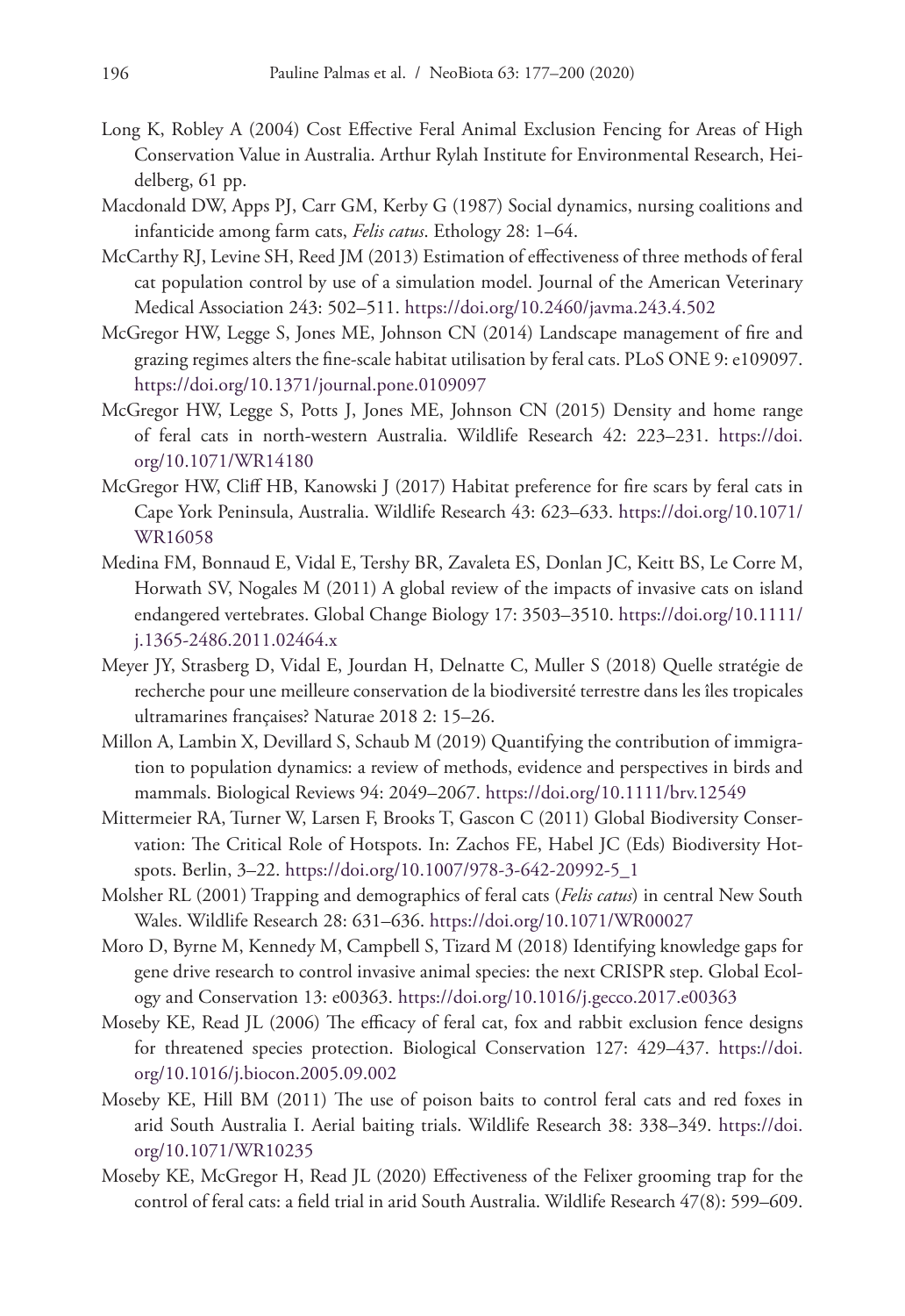- Myers N, Mittermeier RA, Mittermeier CG, Da Fonseca GAB, Kent J (2000) Biodiversity hotspots for conservation priorities. Nature 403: 853–858. [https://doi.org/10.1071/](https://doi.org/10.1071/WR19132) [WR19132](https://doi.org/10.1071/WR19132)
- Nichols M, Glen AS, Garvey P, Ross J (2017) A comparison of horizontal versus vertical camera placement to detect feral cats and mustelids. New Zealand Journal of Ecology 41: 145–150. [https://doi.org/10.20417/nzjecol.41.11.](https://doi.org/10.20417/nzjecol.41.11)
- Nogales M, Martín A, Tershy BR, Donlan CJ, Veitch D, Puerta N, Wood B, Alonso J (2004) A review of feral cat eradication on islands. Conservation Biology 18: 310–319. [https://doi.](https://doi.org/10.1111/j.1523-1739.2004.00442.x) [org/10.1111/j.1523-1739.2004.00442.x](https://doi.org/10.1111/j.1523-1739.2004.00442.x)
- Nogales M, Vidal E, Medina FM, Bonnaud E, Tershy BR, Campbell KJ, Zavaleta ES (2013) Feral cats and biodiversity conservation: the urgent prioritization of island management. Bioscience 63: 804–810.<https://doi.org/10.1525/bio.2013.63.10.7>
- Norbury GL, Norbury DC, Heyward RP (1998) Space use and denning behaviour of wild ferrets (*Mustela furo*) and cats (*Felis catus*). New Zealand Journal of Ecology 22: 149–159.
- Northern Province Environmental Code (2018) Northern Province Environmental Code. 219 pp. [https://www.province-nord.nc/sites/default/files/parutions/code\\_de\\_lenvironne](https://www.province-nord.nc/sites/default/files/parutions/code_de_lenvironnement_mis_a_jour_le_16-02-18_.pdf)[ment\\_mis\\_a\\_jour\\_le\\_16-02-18\\_.pdf](https://www.province-nord.nc/sites/default/files/parutions/code_de_lenvironnement_mis_a_jour_le_16-02-18_.pdf)
- O'Connell AF, Nichols JD, Karanth KU (2010) Camera Traps in Animal Ecology: Methods and Analyses. Springer Science & Business Media, 271 pp.
- Oppel S, Beaven B, Bolton M, Vickery JA, Bodey TW (2011) Eradication of invasive mammals on islands inhabited by humans and domestic animals. Conservation Biology 25: 232–240.<https://doi.org/10.1111/j.1523-1739.2010.01601.x>
- Oppel S, Hervías S, Oliveira N, Pipa T, Cowen H, Silva C, Geraldes P (2012) Estimating feral cat density on Corvo Island, Azores, to assess the feasibility of feral cat eradication. Airo 22: 3–11.
- Otis DL, Burnham KP, White C, Anderson DR (1978) Statistical inference from capture data on closed animal populations. Wildlife Monographs 62: 1–135.
- Palmas P, Jourdan H, Rigault F, Debar L, De Meringo H, Bourguet E, Mathivet M, Lee M, Adjouhgniope R, Papillon Y, Bonnaud E, Vidal E (2017) Feral cats threaten the outstanding endemic fauna of the New Caledonia biodiversity hotspot. Biological Conservation 214: 250–259.<https://doi.org/10.1016/j.biocon.2017.08.003>
- Parkes J, Fisher P, Robinson S, Aguirre-Muñoz A (2014) Eradication of feral cats from large islands: an assessment of the effort required for success. New Zealand Journal of Ecology 38: 307–314.
- Pebesma E (2018) Simple Features for R: Standardized Support for Spatial Vector Data. The R Journal 10: 439–446.<https://doi.org/10.32614/RJ-2018-009>
- Peck DR, Faulquier L, Pinet P, Jaquemet S, Le Corre M (2008) Feral cat diet and impact on sooty terns at Juan de Nova Island, Mozambique Channel. Animal Conservation 11: 65–74.<https://doi.org/10.1111/j.1469-1795.2007.00153.x>
- Peters D, Wilson L, Mosher S, Rohrer J, Hanley J, Nadig A, Silbernagle M, Nishimoto M, Jeffrey J (2011) Small Indian Mongoose – management and eradication using DOC 250 kill traps, first lessons from Hawaii. In: Veitch CR, Clout MN, Towns DR (Eds) Island Invasives: Eradication and Management. Gland, 225–227.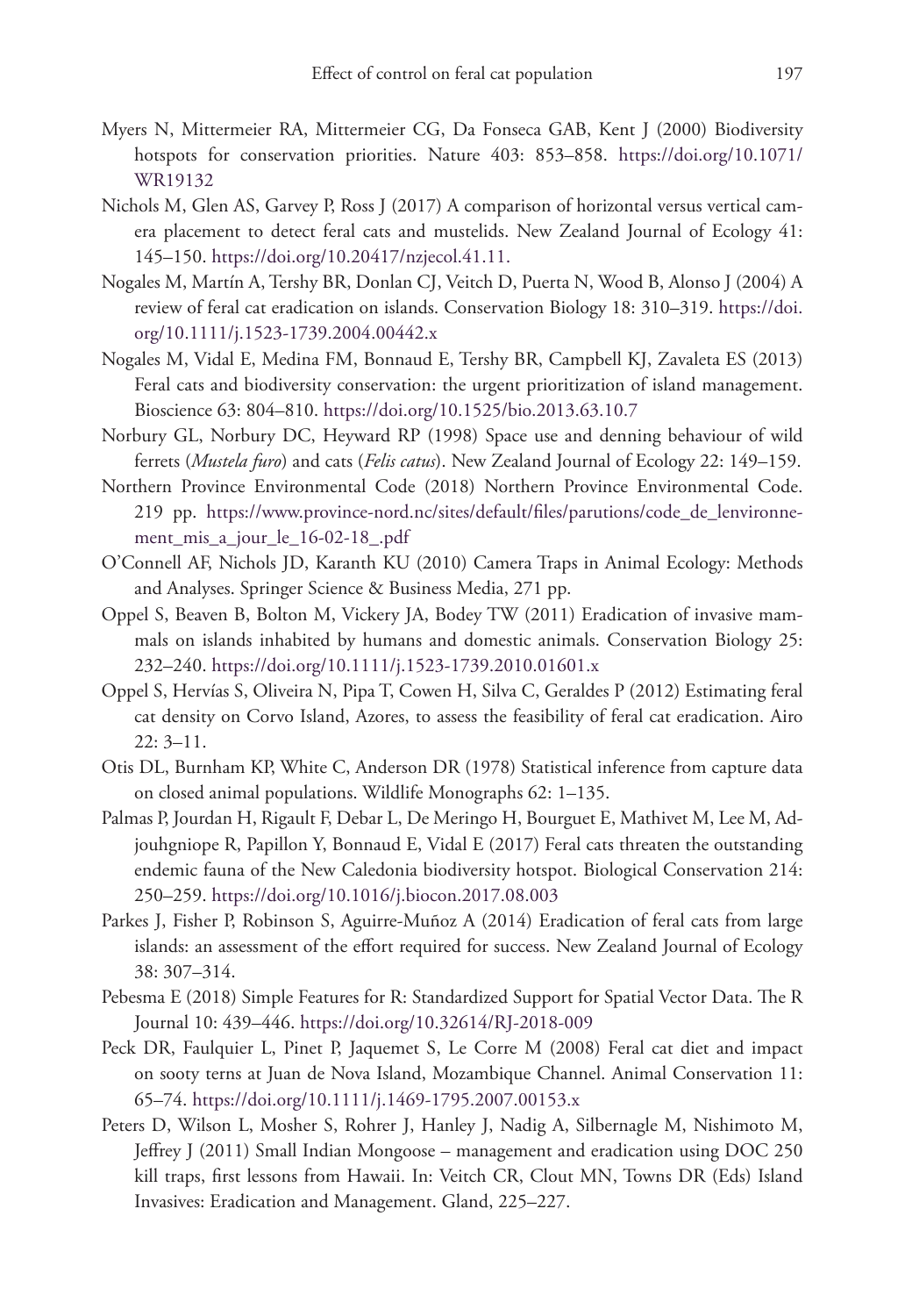- Qu L, Guennel T, Marshall SL (2013) Linear Score Tests for Variance Components in Linear Mixed Models and Applications to Genetic Association Studies. Biometrics 69: 883–892. <https://doi.org/10.1111/biom.12095>
- R Core Team (2014) R: A Language and Environment for Statistical Computing. R Foundation for Statistical Computing, Vienna.<http://www.R-project.org/>
- Read J, Bowen Z (2001) Population dynamics, diet and aspects of the biology of feral cats and foxes in arid South Australia. Wildlife Research 28: 195–203. [https://doi.org/10.1071/](https://doi.org/10.1071/WR99065) [WR99065](https://doi.org/10.1071/WR99065)
- Read JL, Peacock D, Wayne AF, Moseby KE (2016) Toxic Trojans: can feral cat predation be mitigated by making their prey poisonous? Wildlife research 42: 689–696. [https://doi.](https://doi.org/10.1071/WR15125) [org/10.1071/WR15125](https://doi.org/10.1071/WR15125)
- Read JL, Bowden T, Hodgens P, Hess M, McGregor H, Moseby K (2019) Target specificity of the Felixer grooming "trap". Wildlife Society Bulletin 43: 112–120. [https://doi.](https://doi.org/10.1002/wsb.942) [org/10.1002/wsb.942](https://doi.org/10.1002/wsb.942)
- Recio MR, Seddon PJ, Moore AB (2015) Niche and movement models identify corridors of introduced feral cats infringing ecologically sensitive areas in New Zealand. Biological Conservation 192: 48–56. <https://doi.org/10.1016/j.biocon.2015.09.004>
- Reddiex B, Forsyth DM, McDonald-Madden E, Einoder LD, Griffioen PA, Chick RR, Robley AJ (2006) Control of pest mammals for biodiversity protection in Australia. I. Patterns of control and monitoring. Wildlife Research 33: 691–709.<https://doi.org/10.1071/WR05102>
- Rocamora G, Henriette E (2015) Invasive Alien Species in Seychelles. Biotope Muséum national d'Histoire naturelle, Paris, 384 pp.
- Royle JA, Karanth KU, Gopalaswamy AM, Kumar NS (2009) Bayesian inference in camera trapping studies for a class of spatial capture-recapture models. Ecology 90: 3233–3244. <https://doi.org/10.1890/08-1481.1>
- Schmidt PM, Lopez RR, Collier BA (2007) Survival, fecundity, and movements of free-roaming cats. Journal of Wildlife Management 71: 915–919.<https://doi.org/10.2193/2006-066>
- Short J, Turner B, Risbey DA, Carnamah R (1997) Control of feral cats for nature conservation. II. Population reduction by poisoning. Wildlife Research 24: 703–714. [https://doi.](https://doi.org/10.1071/WR96071) [org/10.1071/WR96071](https://doi.org/10.1071/WR96071)
- Short JB, Turner B, Risbey DA (2002) Control of feral cats for nature conservation III. Trapping. Wildlife Research 29: 475–487.<https://doi.org/10.1071/WR02015>
- Short J, Turner B (2005) Control of feral cats for nature conservation. IV. Population dynamics and morphological attributes of feral cats at Shark Bay, Western Australia. Wildlife Research 32: 489–501. <https://doi.org/10.1071/WR04102>
- Sinclair ARE, Fryxell JM, Caughley G (2006) Wildlife Ecology, Conservation, and Management (2nd edn.). Blackwell Publishing, Oxford.
- Slade NA, Swihart RK (1983) Home Range Indices for the Hispid Cotton Rat (Sigmodon hispidus) in Northeastern Kansas. Journal of Mammalogy 64: 580–590. [https://doi.](https://doi.org/10.2307/1380513) [org/10.2307/1380513](https://doi.org/10.2307/1380513)
- Sollmann R, Mohamed A, Samejima H, Wilting A (2013) Risky business or simple solution relative abundance indices from camera-trapping. Biological Conservation 159: 405–412. <https://doi.org/10.1016/j.biocon.2012.12.025>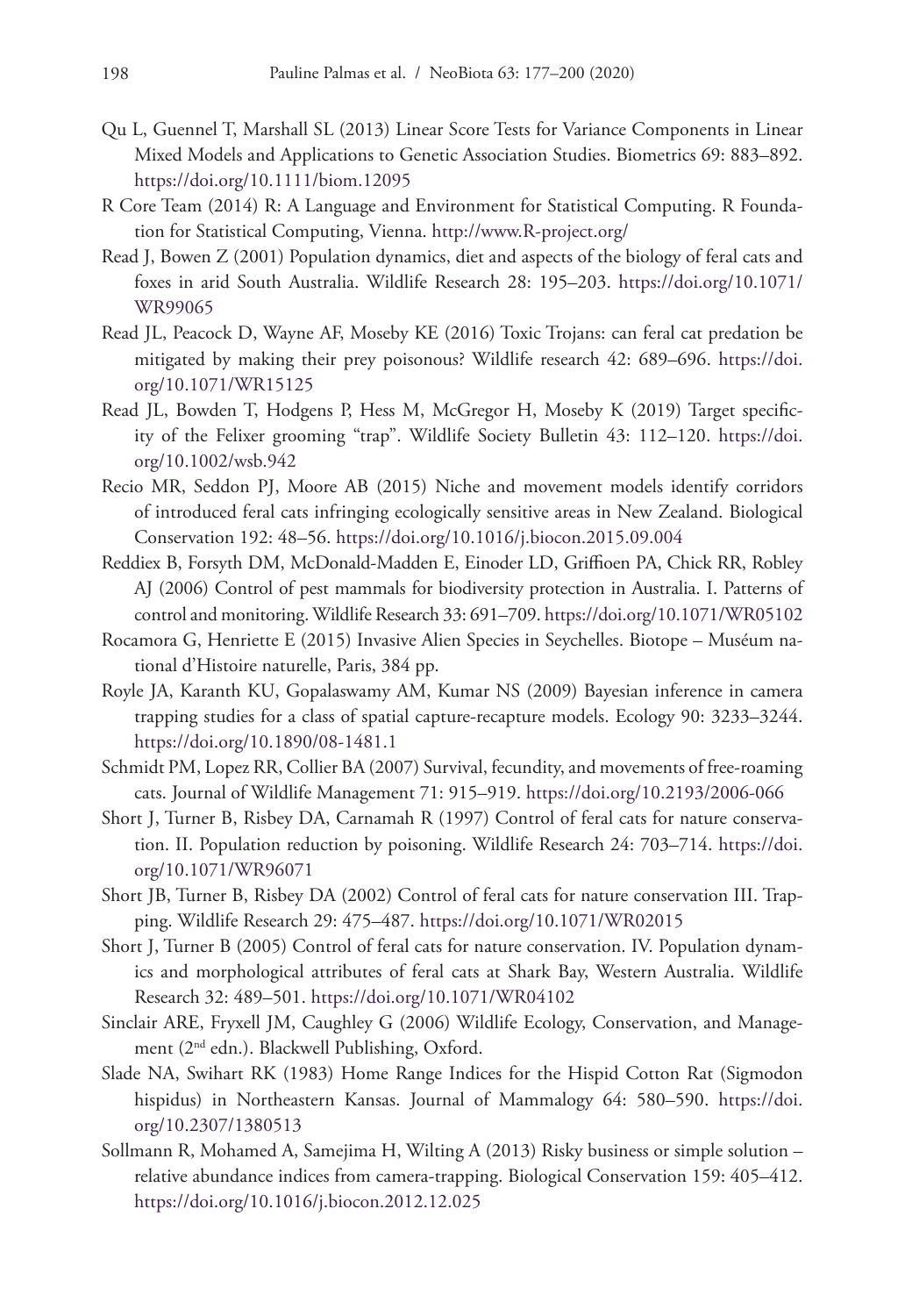- Spaggiari J, Barré N (2003) Dénombrement des puffins du Pacifique (*Puffinus pacificus chlororynchus*) nichant dans la colonie de la presqu'île de Pindaï. Société calédonienne d'ornithologie, Nouméa, Nouvelle-Calédonie.
- Spaggiari J, Chartendrault V, Barré N (2007) Zones importantes pour la conservation des oiseaux de Nouvelle-Calédonie. Société calédonienne d'ornithologie – SCO et BirdLife International. Nouméa, Nouvelle-Calédonie, 216 pp.
- Stokeld D, Frank AS, Hill B, Choy JL, Mahney T, Stevens A, Young S, Rangers D, Rangers W, Gillepsie GR (2015) Multiple cameras required to reliably detect feral cats in northern Australian tropical savanna: an evaluation of sampling design when using camera traps. Wildlife Research 42: 642–649. <https://doi.org/10.1071/WR15083>
- Tanentzap AJ, Lloyd KM (2017) Fencing in nature? Predator exclusion restores habitat for native fauna and leads biodiversity to spill over into the wider landscape. Biological Conservation 214: 119–126. <https://doi.org/10.1016/j.biocon.2017.08.001>
- Turner DC, Bateson PPG (2014) The domestic cat: the biology of its behaviour  $(3^{rd}$ edn.). Cambridge University Press, Cambridge, 279 pp. [https://doi.org/10.1017/](https://doi.org/10.1017/CBO9781139177177) [CBO9781139177177](https://doi.org/10.1017/CBO9781139177177)
- van Bommel L (2010) Guardian Dogs: Best Practice Manual for the Use of Livestock Guardian Dogs. Invasive Animals Cooperative Research Centre, Canberra, 127 pp.
- Veitch CR (1985) Methods of eradicating feral cats from offshore islands in New Zealand. In: Moors PJ (Ed.) Conservation of island birds. International Council for Bird Preservation technical publication no. 3: 125–141.
- Venning KRW, Saltré F, Bradshaw CJ (2020) Predicting feral cat-reduction targets and costs on large islands using stochastic population models. bioRxiv e149393. [https://doi.](https://doi.org/10.1101/2020.06.12.149393) [org/10.1101/2020.06.12.149393](https://doi.org/10.1101/2020.06.12.149393)
- Walsh JC, Wilson KA, Benshemesh J, Possingham HP (2012) Unexpected outcomes of invasive predator control: the importance of evaluating conservation management actions. Animal Conservation 15: 319–328. [https://doi.org/10.1111/j.1469-](https://doi.org/10.1111/j.1469-1795.2012.00537.x) [1795.2012.00537.x](https://doi.org/10.1111/j.1469-1795.2012.00537.x)
- Wang SW, Macdonald DW (2009) The use of camera traps for estimating tiger and leopard populations in the high altitude mountains of Bhutan. Biological Conservation 142: 606–613.<https://doi.org/10.1016/j.biocon.2008.11.023>
- Warner RE (1985) Demography and movements of free-ranging domestic cats in rural Illinois. Journal of Wildlife Management 49: 340–346. <https://doi.org/10.2307/3801527>
- Wickham H (2011) The Split-Apply-Combine Strategy for Data Analysis. Journal of Statistical Software 40: 1–29.<https://doi.org/10.18637/jss.v040.i01>
- Woinarski JCZ, Burbidge AA, Harrison P (2014) The Action Plan for Australian Mammals 2012. CSIRO Publishing, Melbourne.<https://doi.org/10.1071/9780643108745>
- Young LC, Behnke JH, Vanderwerf EA, Raine AF, Mitchell C, Kohley CR, Dalton M, Mitchell M, Tonneson H, DeMotta M, Wallace G, Nevins H, Hall CS, Uyehara K (2018) The Nihoku Ecosystem Restoration Project: A case study in predator exclusion fencing, ecosystem restoration, and seabird translocation. Pacific Cooperative Studies Unit Technical Report 198. University of Hawai'i at Mänoa, Department of Botany. Honolulu, HI., 83 pp.